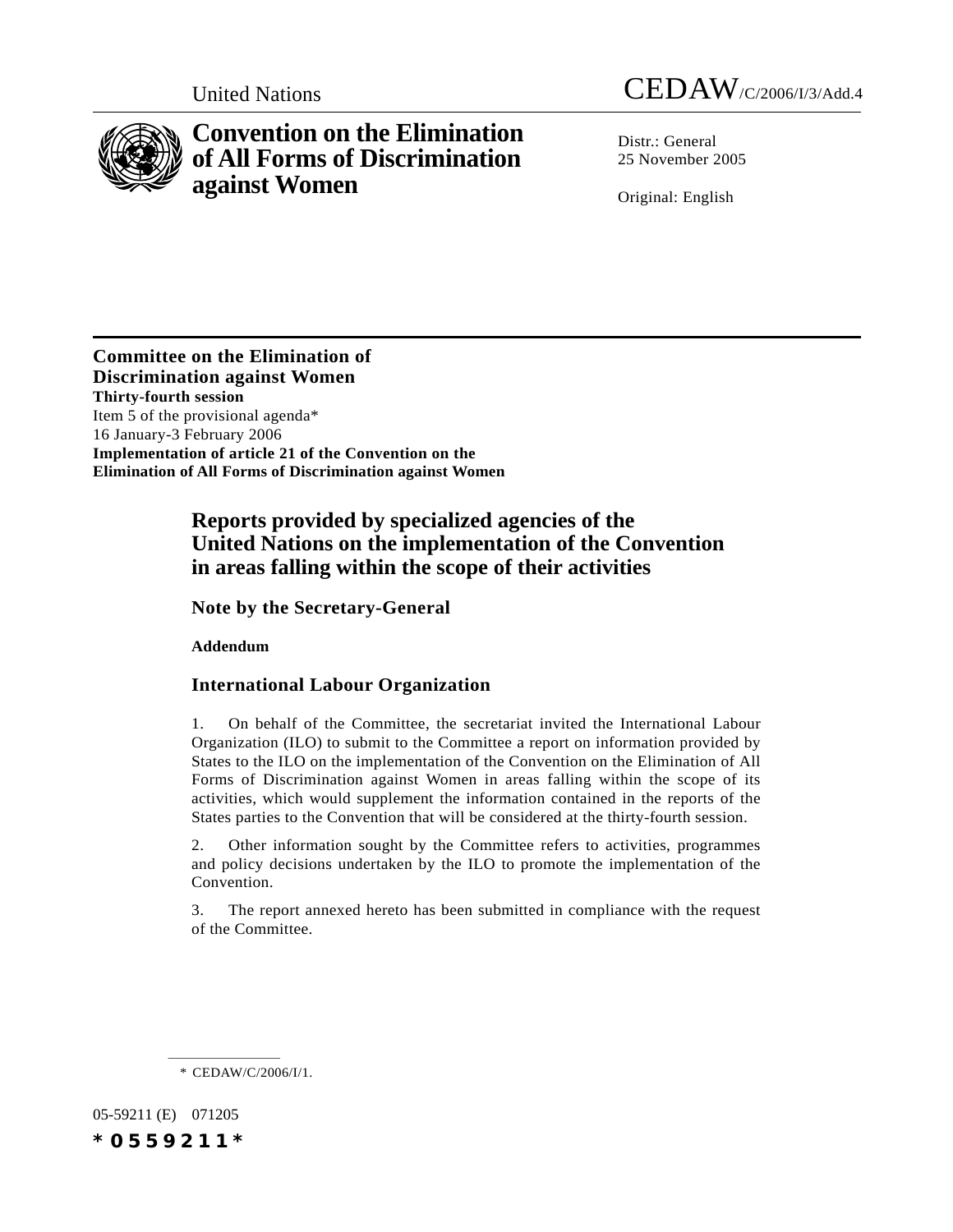# **REPORT OF THE INTERNATIONAL LABOUR ORGANIZATION**

# **UNDER ARTICLE 22 OF THE CONVENTION ON THE ELIMINATION OF ALL FORMS OF DISCRIMINATION AGAINST WOMEN**

**Geneva, November 2005**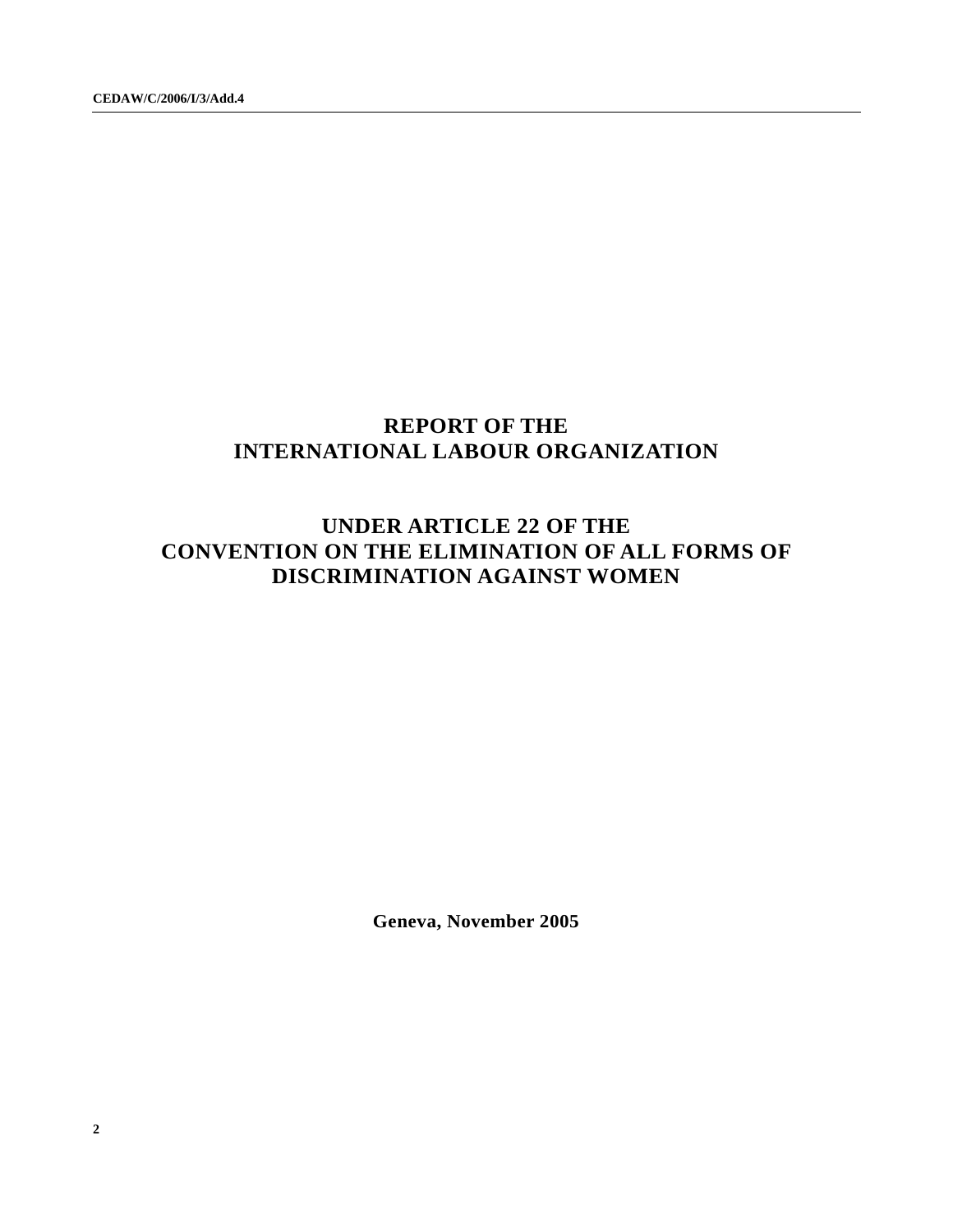# **Table of Contents**

### Part I **Introduction**

# Part II **Indications concerning the situation of individual countries**

Cambodia Eritrea Mali Togo The former Yugoslav Republic of Macedonia Thailand Venezuela (Bolivarian Republic of)

# **Note: Information concerning Australia will be circulated separately.**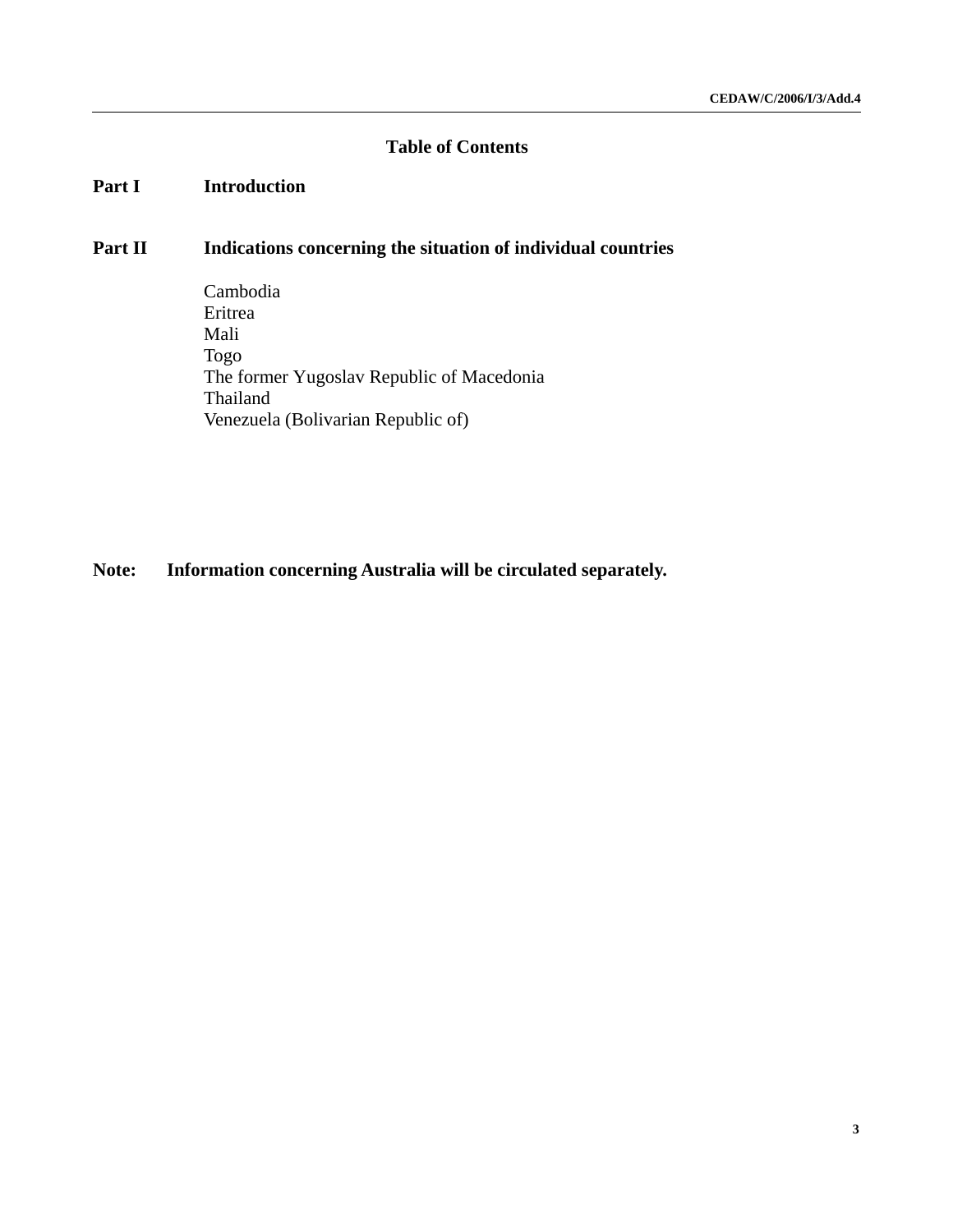### **Part I: Introduction**

The provisions of article 11 of the Convention on the Elimination of All Forms of Discrimination against Women are dealt with in a number of ILO Conventions. Of the 185 Conventions adopted so far, the information in this report relates principally to the following:

- Equal Remuneration Convention, 1951 (No. 100), which has been ratified by 162 member states;
- Discrimination (Employment and Occupation) Convention, 1958 (No. 111), which has been ratified by 163 member States;
- Workers with Family Responsibilities Convention, 1981 (No. 156), which has been ratified by 36 member States.

Where applicable, reference is made to a number of other Conventions which are relevant to the employment of women, including Conventions No. 29, 105, 138, 182, 87, 98, 122, 142, 3, 103, 183, 171, 45, 175,177.

The application of ratified Conventions is supervised in the ILO by the Committee of Experts on the Application of Conventions and Recommendations (CEACR. The information submitted in Part II of the present report summarizes relevant observations and direct requests made by the Committee (see www.ilo.org/public/english/standards/norm/index.htm, APPLIS database). For further details, see CEDAW/C/2005/I/3/Add.3.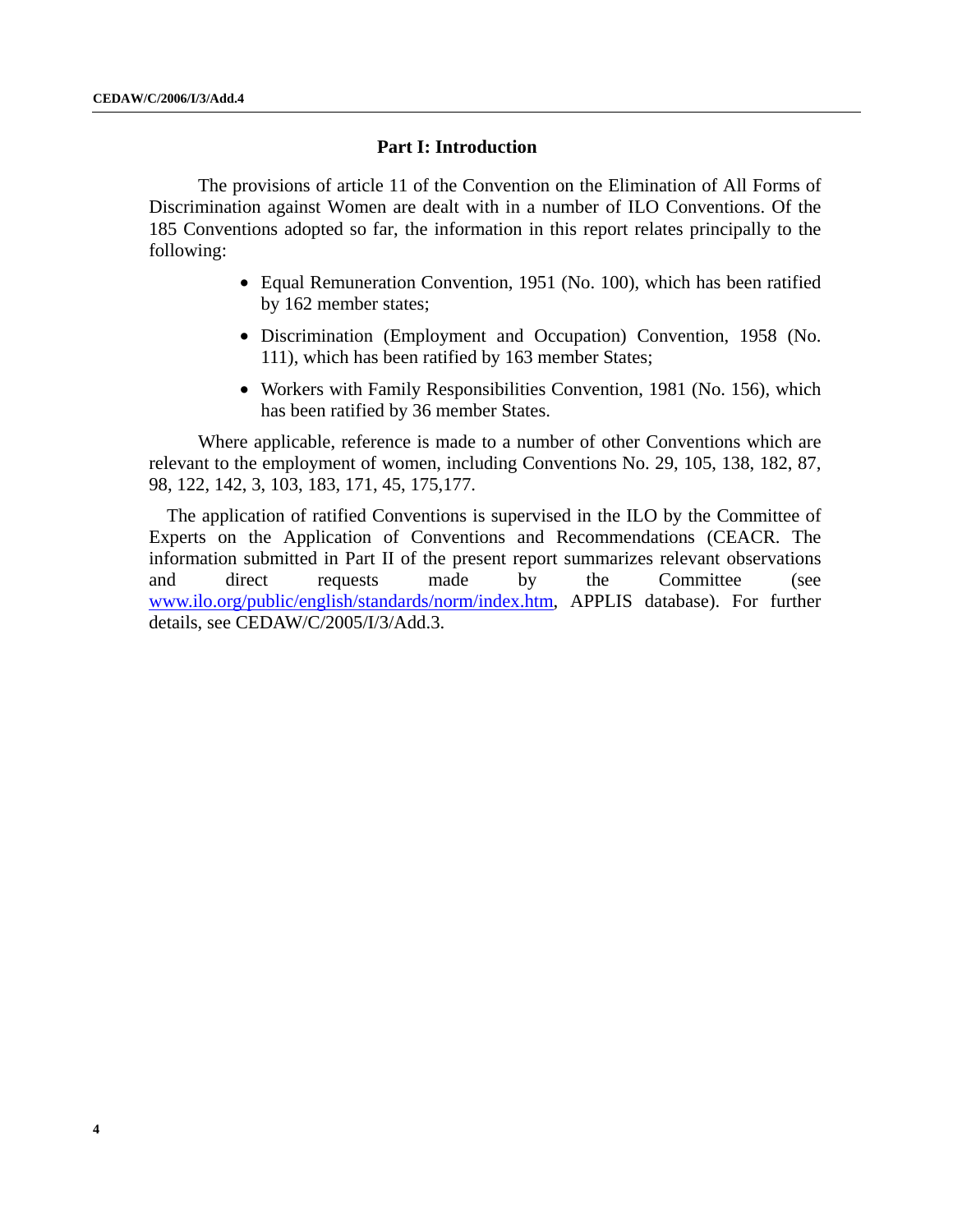### **Part II**

# **CAMBODIA**

#### **Positions with regard to ILO Conventions**

I. Cambodia has ratified Conventions Nos. 100 and 111; as well as Conventions Nos. 29, 87, 98, 105, 138, and 122.

II. The pending comments of the ILO Committee of Experts relevant to the provisions of CEDAW relate to:

Convention No. 100: *Work of equal value*. In its direct request of 2003 analysing Cambodia's first report on the Convention, the Committee primarily raised comments with respect to the provisions in the legislation relating to the notion of equal value and the definition of remuneration. The Committee noted in particular that Article 36(2) of the Constitution provides that Khmer citizens "of either sex receive equal pay for equal work". In addition, the Labour Act of 1997 contains two provisions that appear to give some protection to workers against discrimination in remuneration as between men and women for work of equal value: section 12, which prohibits sex-based discrimination in remuneration, and section 106, which provides for an "equal wage", regardless of sex, for "work of equal conditions, professional skill and output". The Committee asked the Government to confirm that the phrase "work of equal conditions, professional skill and output" in section 106 referred more broadly to all work of equal value. In the event that the quoted phrase has a narrower meaning under the Act, the Committee asked the Government if it is considering amending the Act to bring its coverage into line with the Convention.

*Definition of remuneration*. The Committee noted that the definition included in the Act excluded from the definition of "wage", health care, legal family allowance, travel expenses and benefits granted exclusively to help the worker do his or her job. Drawing attention to the broad definition of remuneration contained in the Convention, which includes these types of remuneration, the Committee asked the Government how it ensured that discrimination in remuneration as between men and women for work of equal value does not occur for the types of remuneration excluded from the coverage of the Labour Act. The Government was asked to clarify the meaning of "remuneration" in section 12. Noting that section 106 occurs in a section of the Labour Act entitled "Minimum wage", the Committee also asked the Government to confirm that section 106 covered not only the minimum wage but any wages earned by workers.

*Scope of application*. With regard to categories of workers protected against wage discrimination, the Committee asked the Government to indicate how the Convention applied to civil servants, police personnel and those serving in the army, the military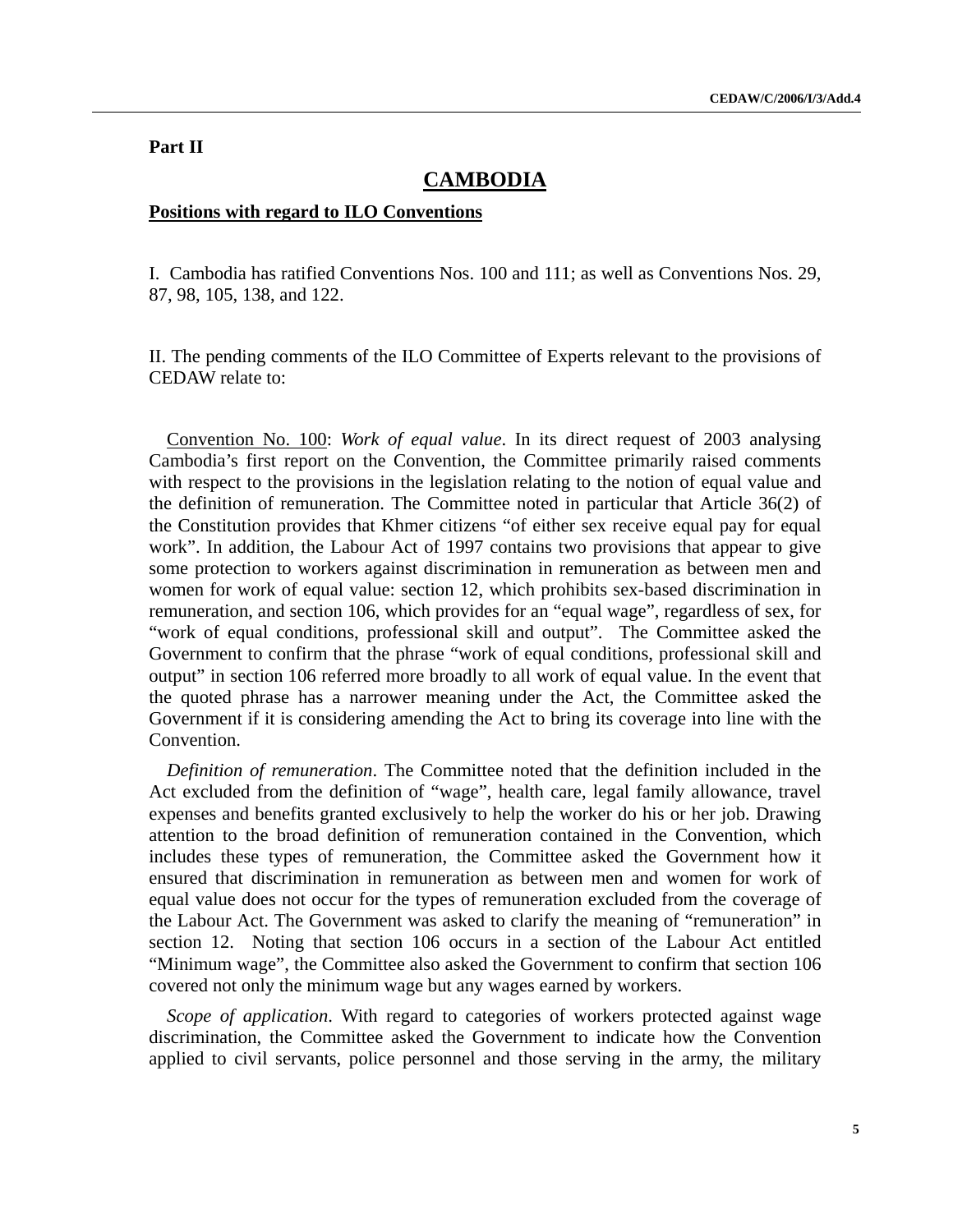police and in air and maritime transportation, as these categories of workers are excluded from the coverage of the Labour Act of 1997, and specific legislation regulates their employment. At the same time, the Committee noted that the Act also excluded domestic workers from its coverage.

*Wage determination and objective job evaluation*. The Committee requested the Government to provide the following additional information:

- (a) the methods in operation for determining rates of remuneration and the manner in which the application of the principle of equal remuneration is promoted and ensured in this respect.
- (b) copies of collective agreements currently in force in the private sector, which include protection for equal remuneration for work of equal value, and an indication of the measures taken by employers' and workers' organizations to achieve equal remuneration for work of equal value through those agreements.
- (c) the measures taken to promote an objective appraisal of jobs on the basis of the work to be performed.
- (d) the make-up and practical activities of the Labour Advisory Committee, in so far as they bear on issues of equal remuneration.
- (e) inspections by the office of labour inspectors and controllers, including relevant statistics on the number of labour inspections conducted, and on violations of the principles of the Convention discovered and remedies applied.

*Measures to promote the principle of the Convention*. Finally, with respect to the newly created Commission on Human Rights and Receipt of Complaints and of the Office of the Secretary of State for Women's Affairs, the Committee requested information regarding any activities or programmes of either of these bodies that directly relate to issues of equal remuneration for work of equal value, including any public information campaigns and other outreach programmes, as well as information on complaints received by either body from workers regarding equal remuneration.

Convention No. 111: In 2004, the Committee analysed the Committee's first report and raised the following issues in a request directly addressed to the Government.

*Legislation prohibiting discrimination and sexual harassment.* Recalling its 2002 general observation on sexual harassment, the Committee noted that under section 172 of the Labour Code of 10 January 1997 "all forms of sexual violation (harassment) are strictly forbidden". It requested the Government to provide information on the practical application and enforcement of this provision and any other measures taken to address sexual harassment in the workplace. In addition, the Committee noted that section 12 of the Labour Code provides that no employer shall take the grounds of race, colour, sex, creed, religion, political opinion, national extraction, social origin, or trade union membership or activity into consideration when taking decisions with regard to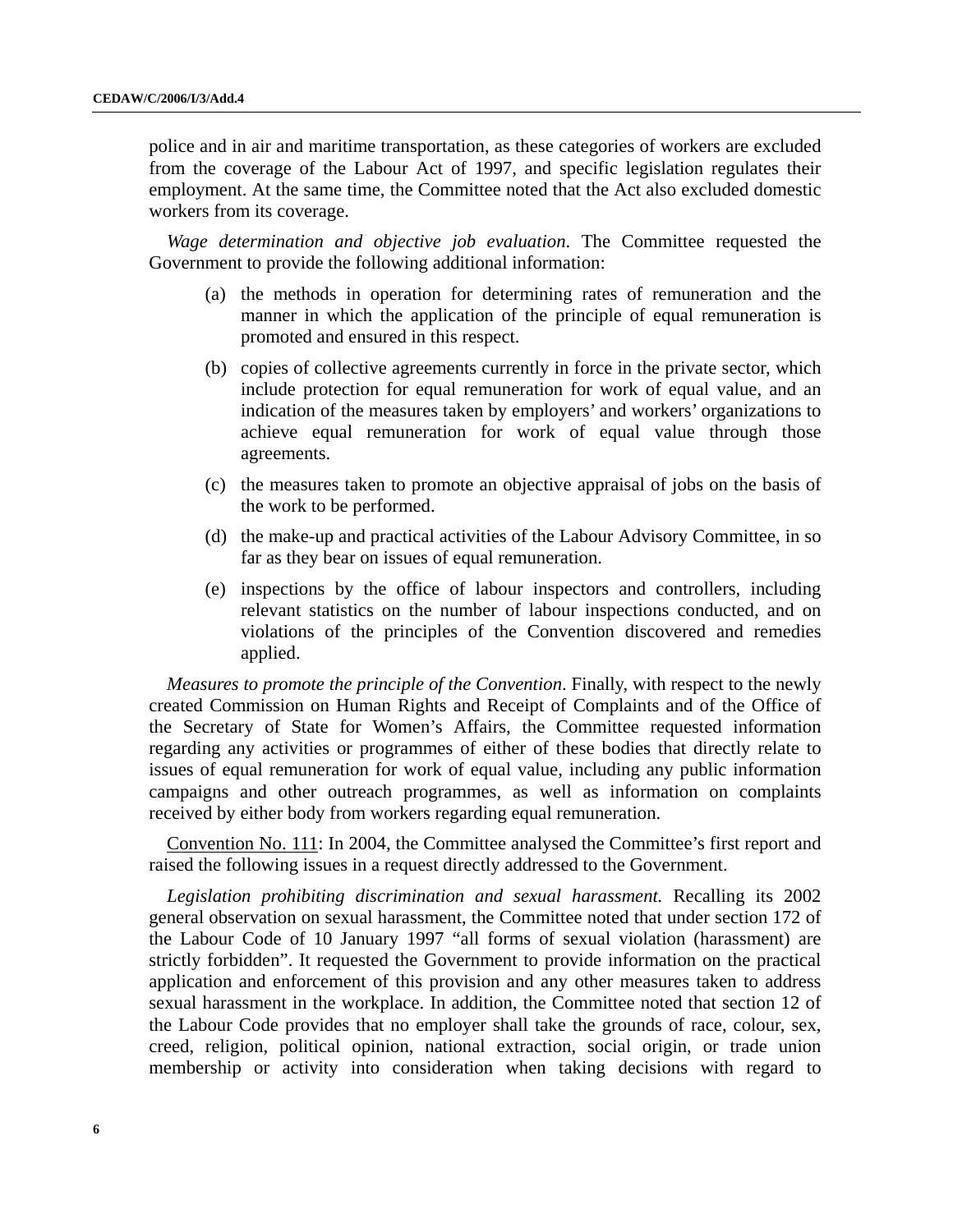recruitment, work assignment, vocational training, advancement, promotion, remuneration, granting social benefits, disciplinary measures or the termination of an employment contract. It also noted that according to section 12, distinctions, rejections or acceptances based on qualifications required for a specific job shall not be considered discrimination. The Committee requested information on how these provisions are applied and enforced by the competent bodies.

*Scope of application*. Recalling the Convention's very broad scope of application, the Committee further requested the Government to indicate how the Convention was applied to the categories of employees who were excluded from the Labour Code's scope under its section 1 (judges, civil servants, personnel of the police, the army, the military police, employees in air and maritime transportation, as well as domestic workers), and how non-discrimination was guaranteed in access to occupations.

*Practical application*. Emphasizing the need to take practical and concrete measures to ensure that the constitutional and legislative provisions on equality and nondiscrimination are understood, applied and enforced, the Committee requested the Government to provide information on the following points:

- (a) the measures taken to strengthen the capacity of the bodies and authorities charged with supervising the implementation of constitutional and legislative provisions on equality and non-discrimination.
- (b) Statistics on the participation of men and women and members of ethnic minority groups in the various vocational training programmes and on any measures taken to improve the training and skills of women, including rural women, and ethnic minorities;
- (c) statistics on the number of men and women and members of ethnic minority groups participating in private and public employment.

Additional information on Conventions Nos. 100 and 111: The Government has not yet submitted its report on the application of Conventions Nos.100 and 111, which was due in 2005. However, the matter will be discussed by the Committee at its session of November-December 2005.

Convention No. 122: *Women's employment*. In its direct request of 2004, the Committee noted from the country brief prepared by the ILO Office for the World Employment Report that labour force participation rates for 1999 were 66.3 per cent for men and 65.9 per cent for women, with much higher rates in rural areas. The majority of workers were self-employed or unpaid family workers (predominately women). Unemployment rates for 1999 were 0.5 per cent for men and 0.6 per cent for women, with slightly higher rates in rural areas. Underemployment rates for 1999 were estimated at 8.6 per cent for men and 14.7 per cent for women. The data further indicated that women were concentrated in low and unskilled employment, particularly in the informal sector, and that women comprised only 11 per cent of total paid workers, but 64 per cent of unpaid workers, mainly in agriculture. Employment of women in the garment industry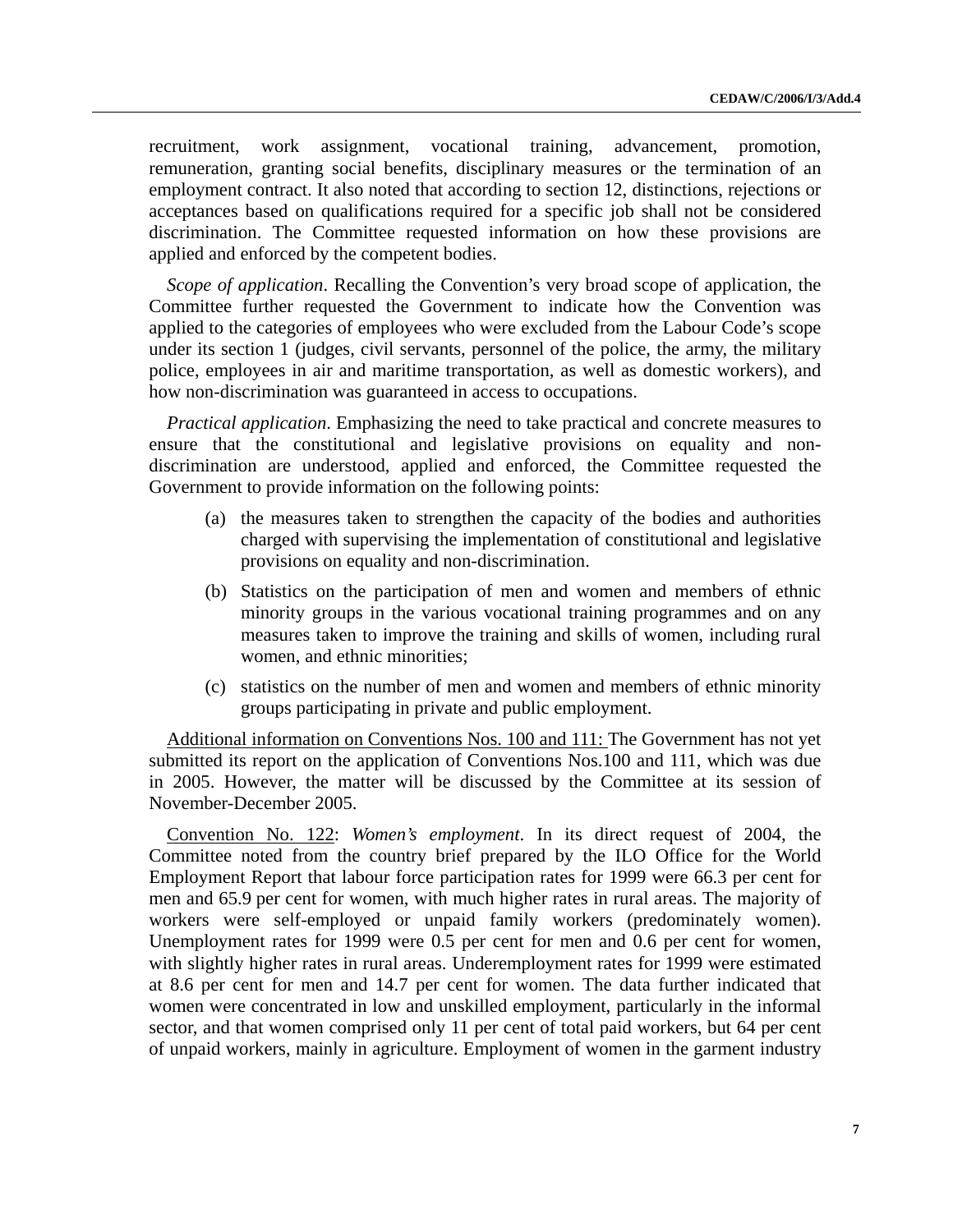was reversing this trend to some extent, but the gender gap in education and training indicates that the gap in remuneration is likely to continue.

Convention No. 138: *Exclusion of domestic workers*. In its direct request of 2004, the Committee noted that by virtue of section  $1(e)$ , the Labour Law does not apply to domestics or household servants who are defined as workers who are engaged to take care of the homeowner or of the owner's property in return for remuneration. The Committee also noted the information provided by the Government that section 1(e) of the Labour Law excludes domestics and household servants from its application. The Committee once again requested the Government to supply information on the consultations which have taken place with the employers' and workers' organizations concerned on the exclusion of domestics and household servants under *Article 4, paragraph 1,* of the Convention. It also requested the Government to state the extent to which effect had been given to the Convention in respect of this category of work.

#### **ERITREA**

#### **Positions with regard to ILO Conventions**

I. Eritrea has ratified Conventions Nos. 100 and 111; as well as Conventions Nos. 29, 87, 98, 105 and 138.

II. The pending comments of the ILO Committee of Experts relevant to the provisions of CEDAW relate to:

Convention No. 100: *Definition of remuneration and exclusion of certain allowances*. In its direct request of 2004, the Committee noted section 3(15) of the Labour Proclamation No. 118/2001, under which two kinds of payments are not considered to be remuneration as defined by the Proclamation, namely: (a) payments as reimbursement for special expenses incurred by the employee in the course of his or her employment; and (b) compensation for service and other compensation payments received because of termination of a contract of employment. The Committee recalled that the Convention defined remuneration in the broadest possible terms, including any additional emoluments whatsoever arising out of the worker's employment. The Government was requested to indicate the manner in which the principle of equal remuneration for work of equal value is applied to these types of payments.

*Work of equal value*. The Committee noted that section 41(1) of the Labour Proclamation provides that "an employer shall pay equal starting wages for the same type of work" and that section 65(1) stipulates that "women may not be discriminated against as regards opportunity or treatment in employment and remuneration, on the basis of their sex". The Committee observed that these two provisions, read together, did not fully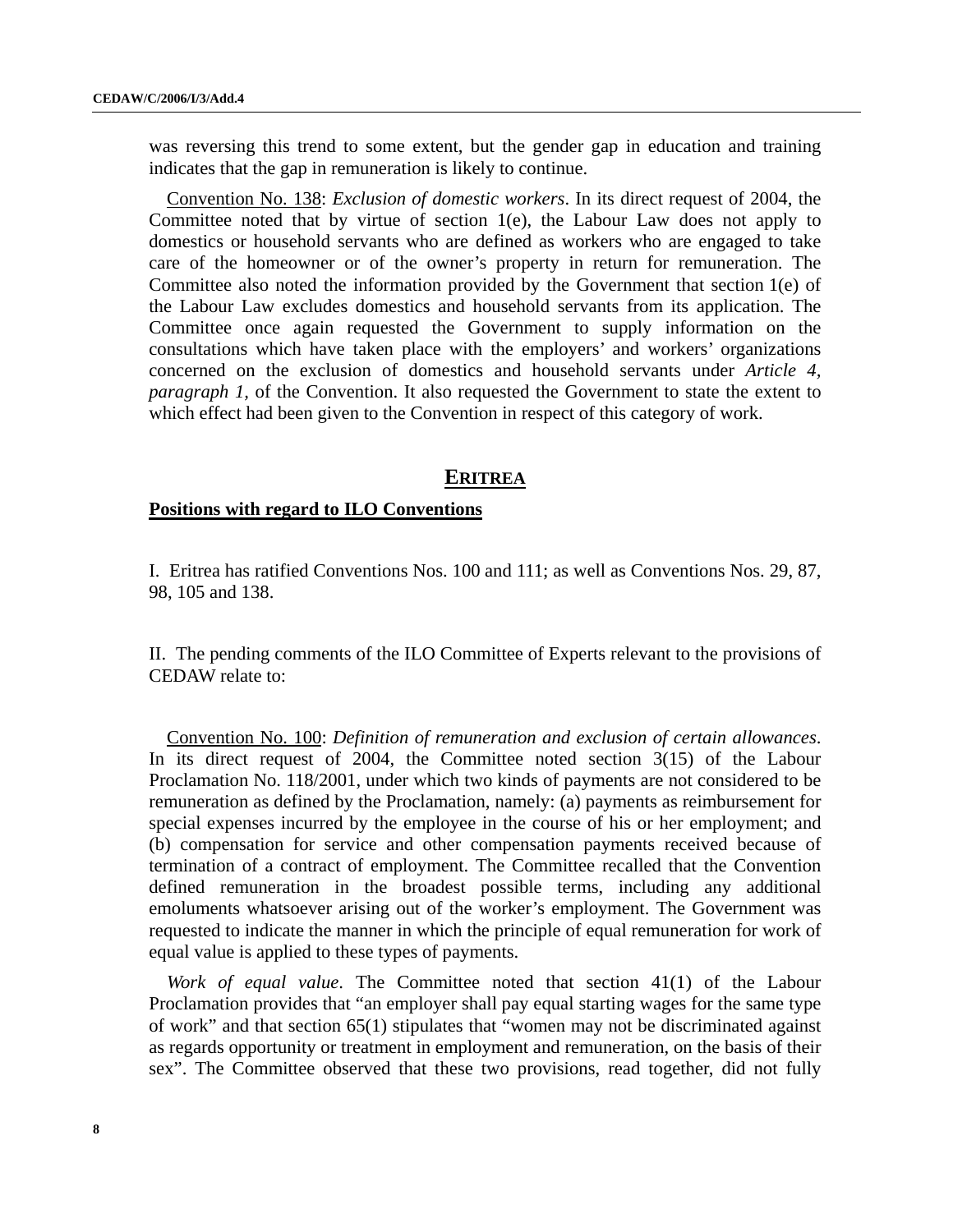reflect the principle of equal remuneration for men and women workers for work of equal value. The Convention did not cover only starting wages for the same type of work, but required equality of remuneration for different types of work which are of equal value. The Committee asked the Government to indicate how the principle of equal remuneration was applied in practice.

*Application through collective agreements*. The Committee noted that under section 41(2) of the Labour Proclamation wages shall be determined by the contracting parties, but that they may not be less than the minimum wages fixed by a collective agreement in an undertaking. It asked the Government to indicate the extent to which workers in Eritrea are covered by collective agreements and whether these collective agreements incorporate the principle of the Convention. Information was also requested on any practical measures taken to promote the application to all workers of the principle of equal remuneration for work of equal value for workers, in line with *Article 2* of the Convention.

*Wage determination and job evaluation*. Further information was requested from the Government regarding the wages scales applicable to civil servants, the national machinery for the setting of wages, such as wage boards or minimum wage bodies, and on measures taken both in the public and private sectors, through collective bargaining or otherwise, to promote objective job appraisals on the basis of the work to be performed.

*Cooperation with the workers' and employers' organizations*. The Committee requested the Government to provide information on the functioning of the Labour Relations Board and the Advisory Board to the Minister of Labour and Human Welfare, indicating whether these bodies have given any consideration to the issue of equal pay between men and women for work of equal value.

*Enforcement*. The Committee asked the Government to provide information on the number, types and results of any disputes concerning equal remuneration, which have been brought to the Minister of Labour and Human Welfare under section 65(2) of the Labour Proclamation, or to the courts on the Labour Relations Board. The Government was also asked to provide information on the manner in which the labour inspection service and the other competent bodies supervise and ensure the principles of equal remuneration, as enshrined in the Convention.

Convention No. 111: *Scope of application and protection against discrimination in the public service.* In its direct request of 2004, the Committee notes that the Labour Proclamation does not apply to employment in the civil service, the military, police and security forces, nor to judges and prosecutors and certain managerial positions. In this context the Committee noted that the Draft Civil Service Code, which was in the process of adoption, contains a provision on non-discrimination. The Government was asked to provide information on the measures taken to ensure the application of the Convention with respect to employment not covered by the Labour Proclamation. In the absence of any prohibition of discrimination in public service employment, the Committee requested the Government to provide information on the measures taken to ensure nondiscrimination in that sector, including at the stage of recruitment. Noting that under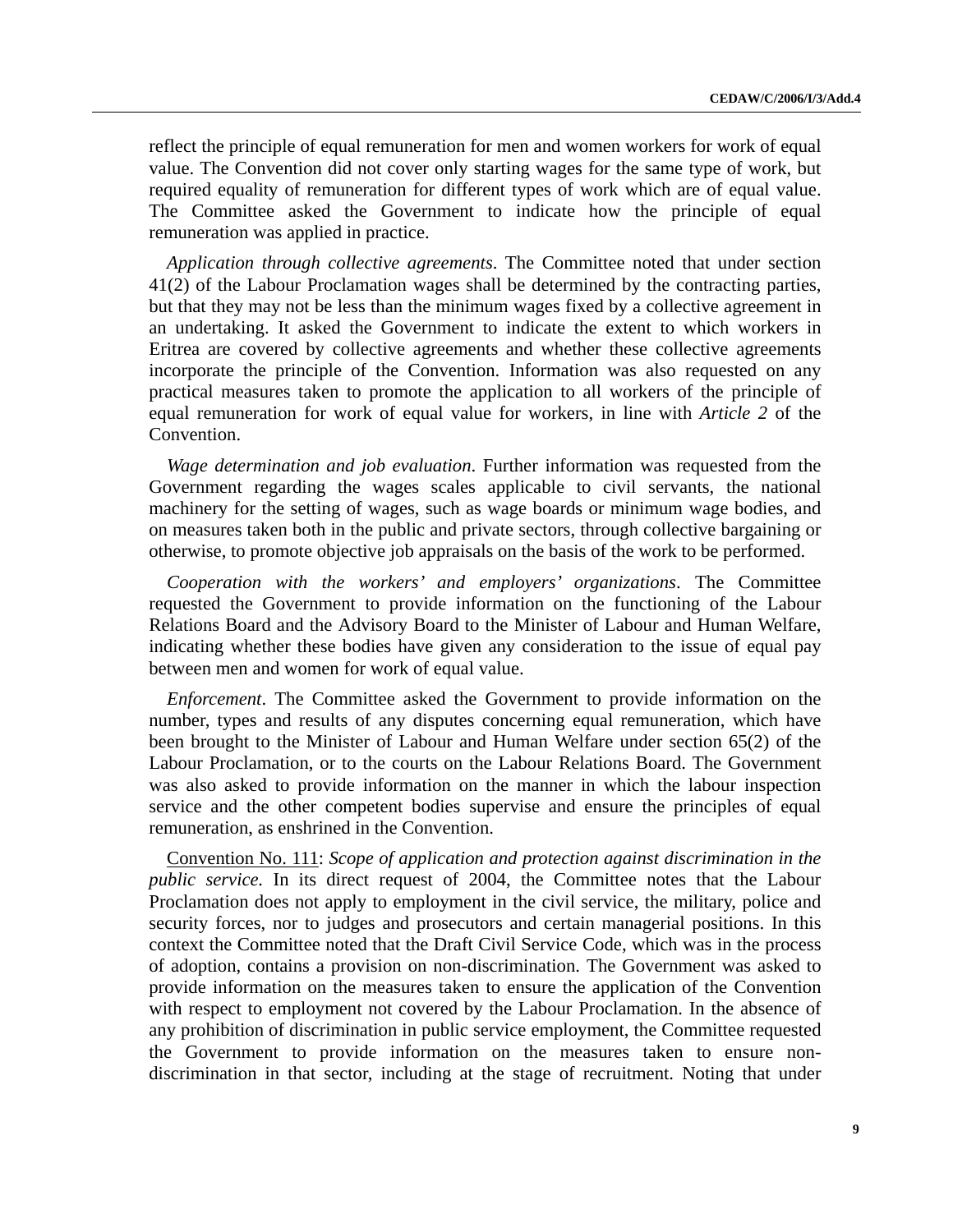section 40 of the Labour Proclamation, the Minster of Labour and Human Welfare may determine the provisions of the Proclamation that shall apply to all, or to a category of domestic workers, the Committee asks the Government to indicate whether such a determination has been made.

With regard to section 118(7) of the Labour Proclamation No. 118/2001, the Committee asked the Government to indicate whether this section or any other provision in national legislation provides protection from discrimination with regard to access to employment, as required under *Article 1, paragraph 3, of the Convention*. Noting the Government's statement that the fact that job seekers can apply for a job through public employment services, as provided for under section 5 of the Labour Proclamation, can assist in eliminating discrimination and giving equal access to employment and to particular occupations, the Committee asked the Government to indicate the methods used by the public employment service to ensure non-discrimination and equal access to employment and occupation. The Government was also asked to clarify whether the relevant national legislation is intended to cover both direct and indirect discrimination as required by the Convention.

Furthermore, the Committee noted with interest the constitutional protection of the human rights of women (Article 7(2) of the Constitution) and the prohibition of discrimination and remedies contained in section 65 of the Labour Proclamation. The Committee requested information on the application and impact of these provisions in practice, including the number of complaints lodged with the Ministry under section 65(2). In this context, the Committee noted with interest that the Ministry of Education has taken certain positive action measures to promote the participation of female trainees in vocational and technical schools. It requested the Government to provide statistical information on the current level of women's participation in the various types of education and training, as well as information indicating the level of participation in economic activities, including the formal labour market.

Additional information on Conventions Nos. 100 and 111: The Government has submitted its report on the application of Conventions Nos.100 and 111, which will be discussed by the Committee at its session of November- December 2005.

Convention No. 98: *Coverage of domestic workers*. In its direct request of 2004, the Committee was pleased to note the Government's clarification that the Ministry of Labour and Human Welfare did not have any intention of excluding domestic employees from their rights to organize and collectively bargain and that the Ministry will not refrain from including the rights mentioned in the Convention in the upcoming regulation. The Committee expressed the strong hope that the Ministry would issue a regulation in the nearest future that ensures that domestic employees are entitled to exercise their trade union rights guaranteed under Conventions Nos. 87 and 98.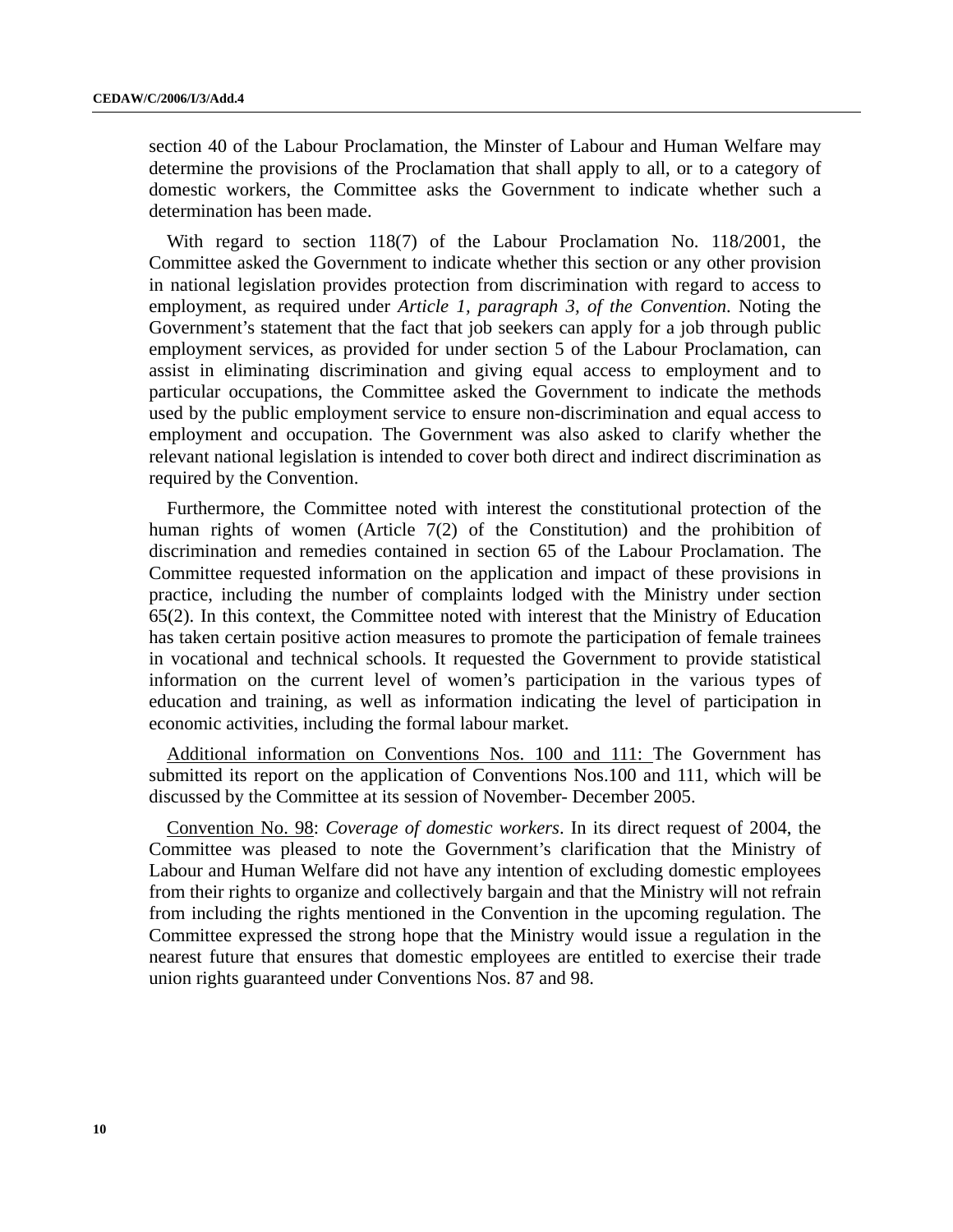# **MALI**

#### **Positions with regard to ILO Conventions**

I. Mali has ratified Conventions Nos. 100 and 111; as well as Conventions Nos. 29, 87, 98, 105, and 182.

II. The pending comments of the ILO Committee of Experts relevant to the provisions of CEDAW relate to:

Convention No. 100: *Application of the principle of equal remuneration for work of equal value.* In its 2004 direct request the Committee noted the important wage gap between men and women in Mali as well as a low participation rate of women in remunerated employment in the modern private sector and in decision-making positions. It also noted the action plan of 2001 to promote equal remuneration for men and women in Mali and the activities of the ILO project PAMODEC/MALI with respect to equal remuneration between men and women and the principle of non-discrimination in employment and occupation. The Government was asked to continue to provide information on the progress made with regard to the implementation of the abovementioned action plan as well as on the activities undertaken in the framework of the PAMODEC project and their impact on women's and men's equal remuneration for work of equal value.

*Practical application*. The Committee noted from the statistical information on school enrolment rates that girls were less represented than boys in the basic classes and that the number decreases radically in the higher classes. Taking into account that inequalities between boys and girls in education constitute an origin for future unequal remuneration in the labour market, the Committee asked the Government to provide information on measures taken or envisaged to promote girls' access to education and training and the results obtained.

Convention No. 111: *Promotion of the national policy.* In its direct request of 2004 the Committee noted with interest the establishment of new bodies for the promotion of women, that is the National Bureau for the Promotion of Women, the inter-ministerial Committee for the Promotion of Women, Children and the Family within the Ministry for the Promotion of Women, Children and the Family, as well as the National Advisory Commission on Human Rights. The Committee asked the Government to provide information on the activities undertaken by these new bodies, including extracts from reports, studies or surveys, to enable it to ascertain the progress achieved in promoting the application of the Convention.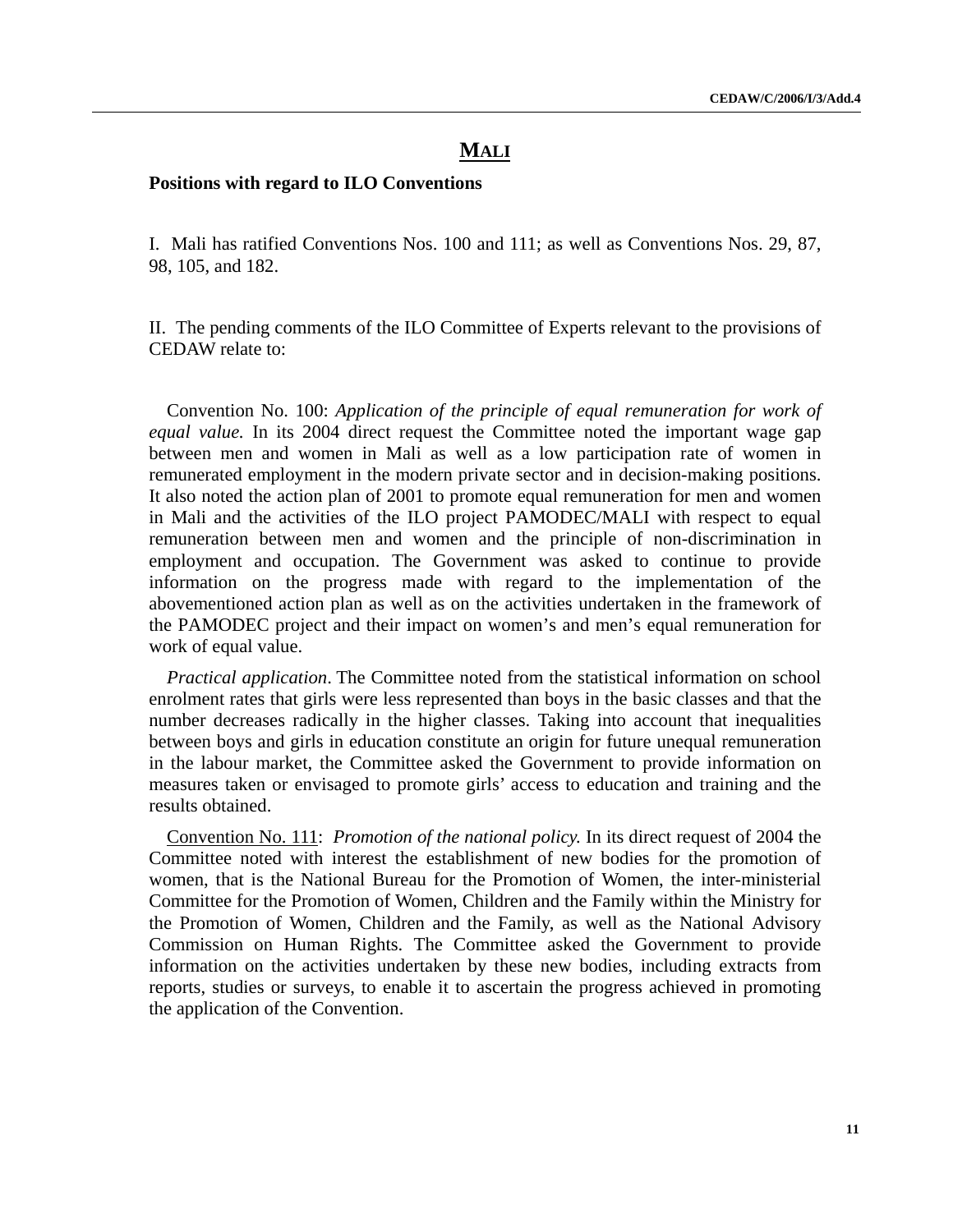*Access of women to employment.* Noting women's poor representation in remunerated employment, their high rates of participation in the informal economy and in agriculture and their poor representation in management positions, the Committee asked the Government to provide information on the measures taken or envisaged in order to address these inequalities in practice.

Convention No. 29: *Trafficking in persons*. Noting that the Penal Code (Act No. 01- 079 of 20 August 2001), though not expressly defining trafficking in persons, contained provisions that could allow the authors of this crime to be prosecuted, tried and sentenced (sections 242-244), the Committee asked the Government to provide full information on the measures taken or envisaged to prevent, suppress and punish trafficking in persons, in particular on any legal action brought with a view to punishing persons responsible for trafficking in persons in order to exploit them through work.

Convention No.105: *Participation in development.* In its direct request of 2003 the Committee recalled that the unqualified prohibition of forced or compulsory labour in section L6 of the Labour Code which does not include "all work required in the public interest by legislative provisions on …participation in development" was inconsistent with the Convention. Noting the Government's efforts to secure observance of the Convention on this point in the course of a forthcoming re-reading of the Code as well as the Government's indication that the provisions of section L6(2) of the Labour Code had never been applied and that no decree or order had been adopted to regulate them, the Committee requested information on any progress made in harmonizing the provisions of section L6(2) of the Labour Code with the Convention.

Convention No. 182: The Committee examined the Government's first report in 2003 and noted with interest that in 1997 a department of children's affairs had been created and that a Code on the Protection of the Child had been adopted on 5 June 2002.

*Effective and time-bound measures.* The Committee noted that activities to raise awareness and strengthen institutions have been taken in respect of certain groups of children working in rural or urban areas, on gold-panning sites or in the informal sector. The Committee also noted the various programmes undertaken by the Government with respect to the promotion of girl's access to education and training. The Government established a vocational training course for unemployed young people and also a "girls' enrolment" project, which aims to raise the enrolment rate of girls, reduce the repeat and drop-out rates and raise the number of women teachers in the first stage of basic education. Furthermore a Ten-Year Programme for the Development of Education (PRODEC) aims to raise the primary-school enrolment rate to 95 per cent by 2010 and to raise standards in learning, girls' education, health and hygiene. The Committee noted that the gross enrolment rate of the first stage of basic education rose from 47 per cent in 1996-97 to 58 per cent in 1999-2000. The Committee requested the Government to continue to provide information on the results of these programmes.

*Children at special risk.* The Committee noted that the Human Rights Committee expressed great concern at the situation of girl migrants, who leave rural areas to work in domestic service in urban areas and who, according to some sources, work a 16-hour day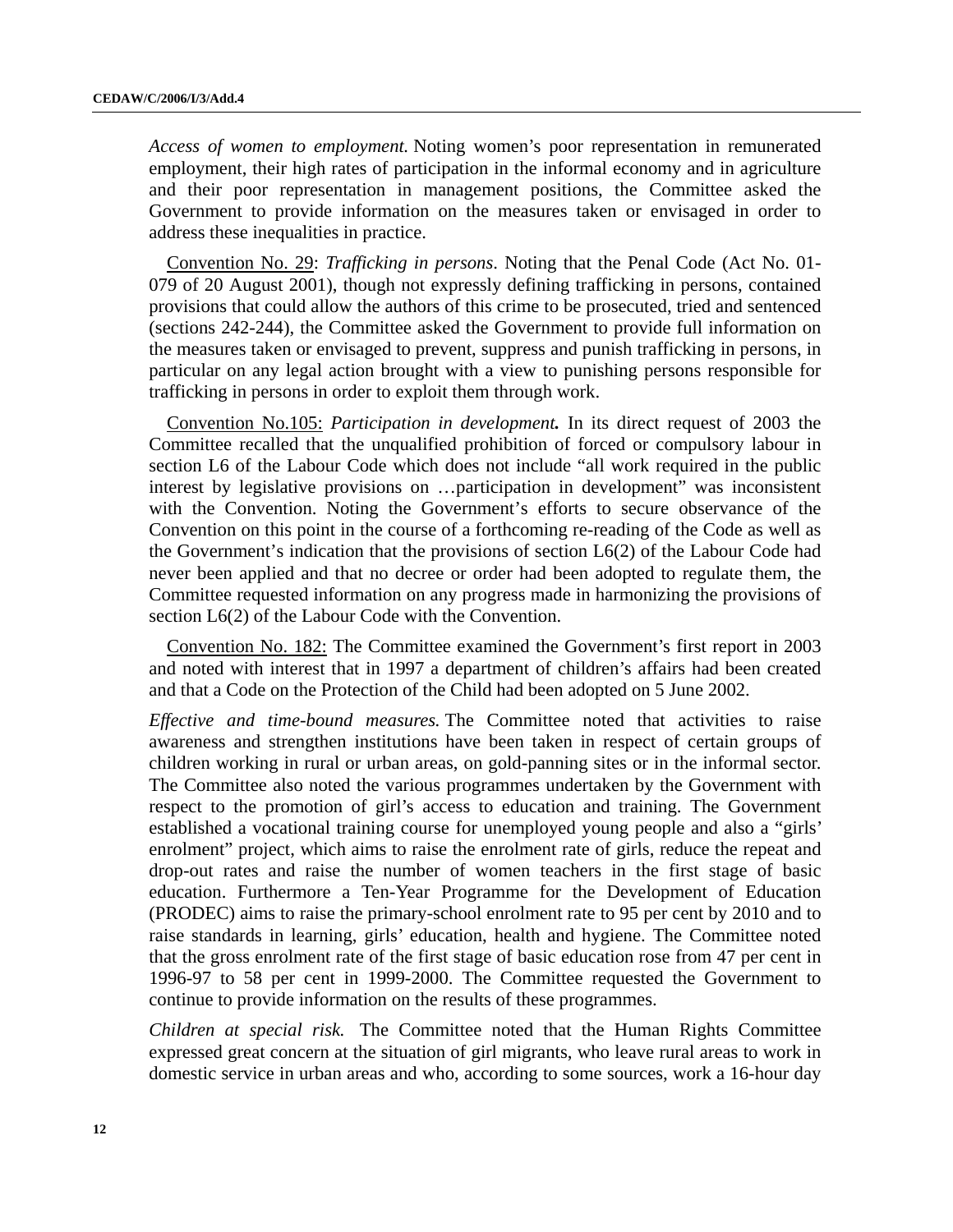on average for very low or non-existent wages, are often subjected to rape, ill treatment and prostitution. The Committee requested the Government to indicate how children working in domestic service who are not covered by the applicable legislation are protected against the worst forms of child labour.

# **TOGO**

### **Positions with regard to ILO Conventions**

I. Togo has ratified Conventions Nos. 100 and 111; as well as Convention Nos. 29, 87, 98, 105, 138 and 182.

II. The pending comments of the ILO Committee of Experts relevant to the provisions of CEDAW relate to:

Convention No. 100: *Application of the principle by means of collective agreements*. In a direct request of 2004, with reference to the use of gender stereotypes in the appraisal of posts listed in collective agreements, the Committee noted the Government's statement that once the revision of the Labour Code was concluded the social partners would most likely undertake steps to renegotiate the existing collective agreements. The Committee asked the Government to provide information on any steps taken to encourage the social partners to avoid the use of gender stereotypes and gender bias in the renegotiation and conclusion of existing and future collective agreements, including the inter-occupational collective agreement, so that no differentials occurred between men and women as regards remuneration.

*Cooperation with the social partners*. The Committee requested specific information on the concrete activities through which the National Council for Labour and Social Legislation is promoting the implementation of the principle of equal remuneration for work of equal value.

*Practical application and statistics*. The Committee noted from the 2004 statistics that women made up only 21.4 per cent of the employees in the public service and were concentrated in the health and education ministries and to a lesser extent in the ministries for economy, agriculture and the promotion of women. The statistics further showed that women continue to be under-represented in higher job categories and decision-making posts (with women representing only 12 per cent of the employees in level A1 and 12.5 per cent in level A2). The Committee requested information on the results achieved by the Ministry for the Advancement of Women and Social Affairs to address the issue of occupational segregation and to promote women's access to better-paid higher status jobs and managerial positions in the public sector. Noting also the Government's statement that no statistics were available on the earnings of men and women in the public and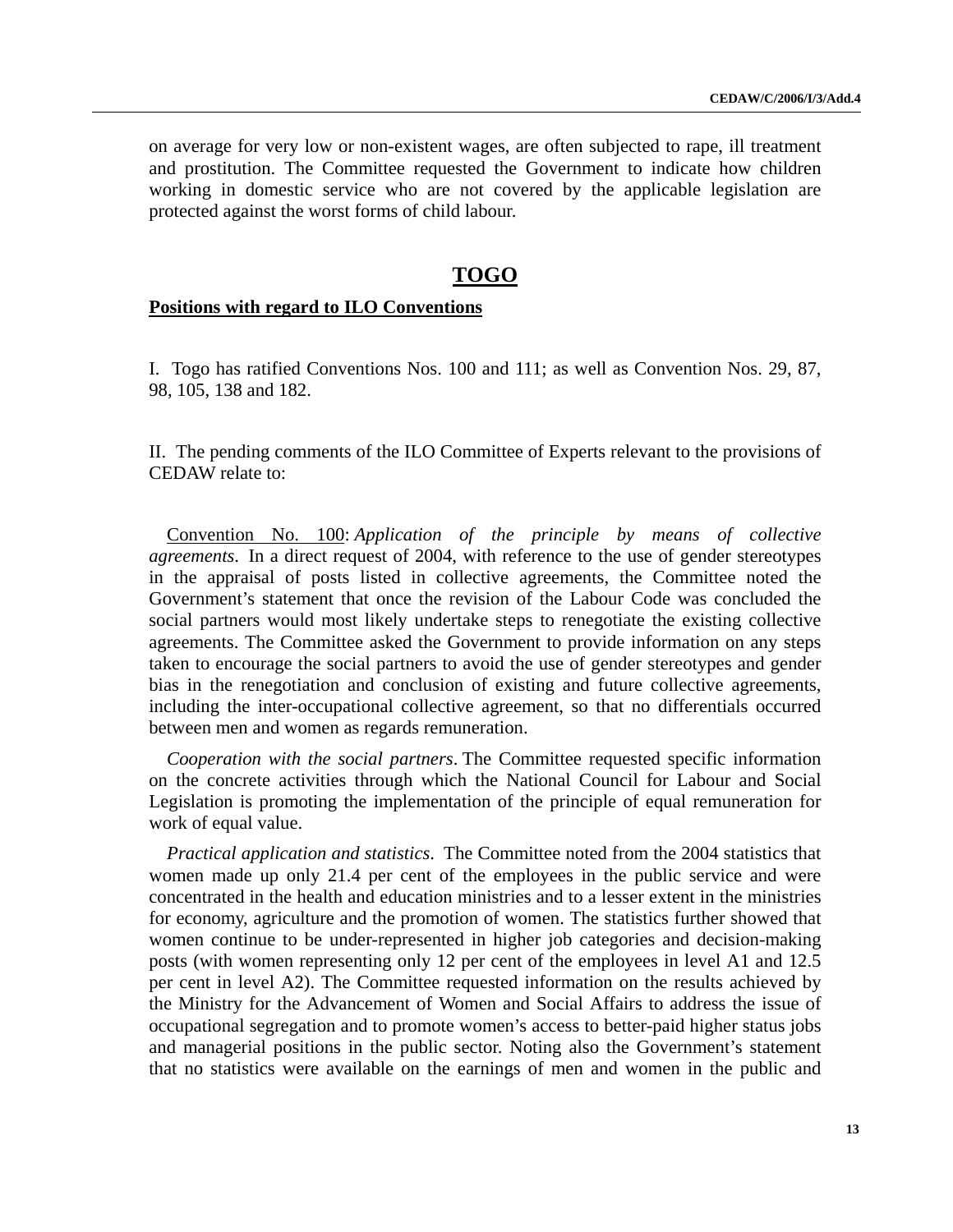private sectors, the Committee stressed that such information was needed in order to assess how the principle of equal pay for men and women for work of equal value is applied in practice. It encouraged the Government to work towards the compilation of such statistical information and asked the Government to provide whatever information was available on the earning levels of men and women, by branch, economic activity and occupation in both the public and private sectors.

*Enforcement by the labour inspectorate*. With regard to the difficulties encountered by the Inspectorate for Labour and Labour Legislation in enforcing the principle of equal remuneration for work of equal value, the Committee noted that the Government wished to undertake a study outlining the difficulties encountered by labour inspectors in enforcing the principle and assessing their training needs. The study would provide the basis for a future training programme in this area.

Convention No. 111: *Sexual harassment*. In a direct request of 2004, the Committee noted that section 63 of the draft Labour Code prohibits dismissal of or sanctions against an employee for having refused quid pro qu*o* sexual harassment by an employer, his or her representative or any other person. The Committee welcomed this provision but noted that section 63 does not include sexual harassment due to a hostile working environment. The Committee hoped that the Government would take the opportunity to insert such provisions in the draft Labour Code. Noting further that the action plans for the protection and promotion of women include the issue of sexual harassment, the Government was asked to provide information on the results achieved in implementing these plans as to the effective protection of sexual harassment in the workplace.

*Prohibition of discrimination in employment and occupation*. The Committee noted that section 3 of the draft Labour Code prohibits all discrimination in employment and occupation. It also noted that draft section 62 prohibits discrimination on the basis of "origin, sex, morals, family situation, ethnic, national or racial belonging, political opinion, trade union or association activity, or religious belief" only with respect to recruitment, disciplinary sanctions or dismissal and that section 67 protects against discrimination in dismissal on the basis of all the Convention's grounds. The Committee asked the Government to indicate how protection would be afforded against discrimination outside recruitment and dismissal practices and disciplinary sanctions, such as in conditions of employment. Having noted also that sections 62, 63 and 67 of the draft Labour Code only applied to workers with a permanent contract, the Committee asked the Government to indicate how workers with temporary contracts would be protected against sexual harassment and discrimination in recruitment and dismissal. It hoped that the Government would use the ongoing revision of the Labour Code as an opportunity to bring its legislation into full conformity with the requirements of the Convention.

*Discrimination on the basis of sex*. The Committee noted with interest the Government's statement that the new draft of the Family Code improved the status of women and aimed to make the national legislation compatible with the provisions of the Convention.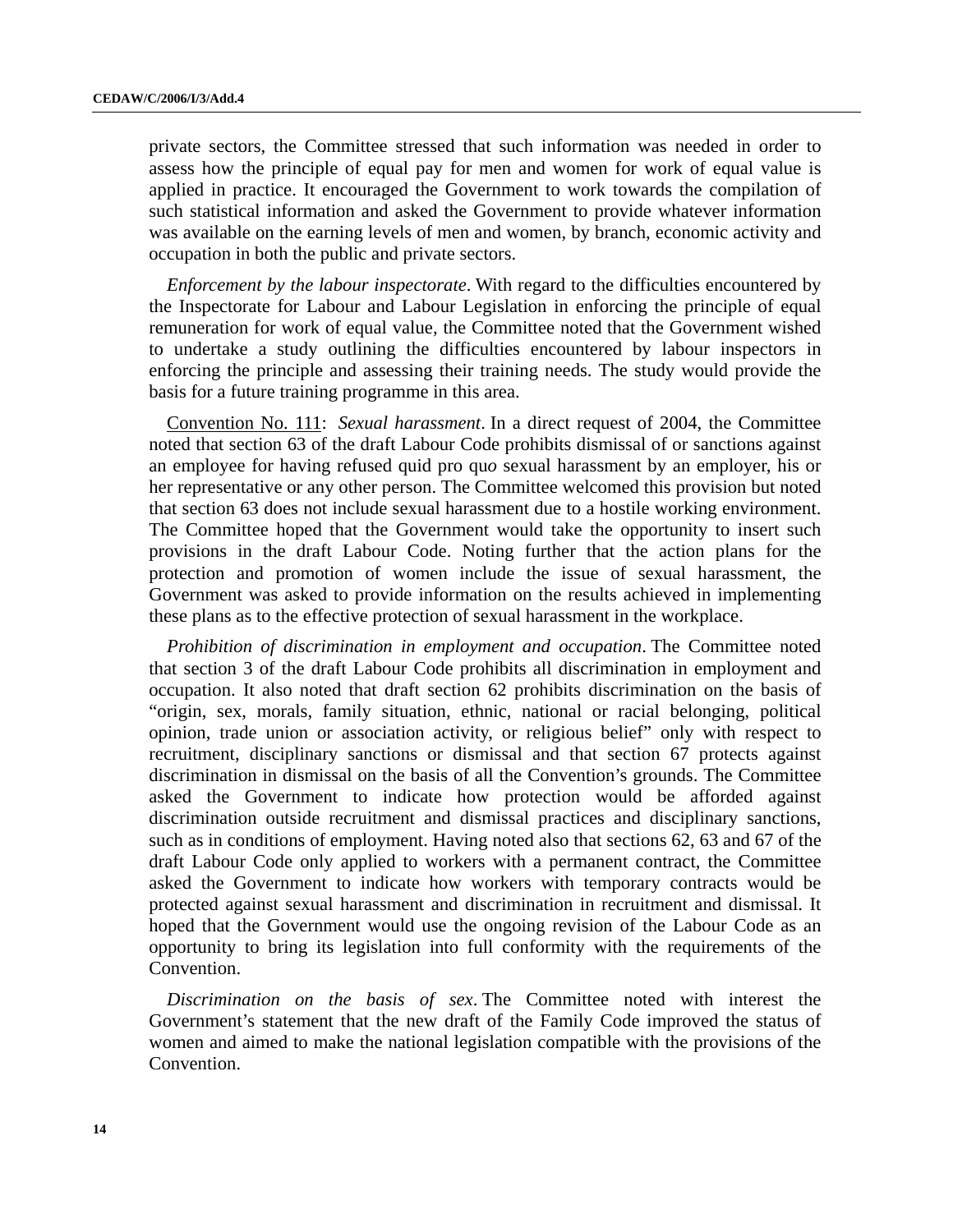*Equality of treatment - Access of women to vocational training and education*. The Committee noted the statistics highlighting the progress made with regard to the access of women and girls to education and vocational training. It thanked the Government for these data but noted that they also indicated that inequalities between men and women continued to persist. The Committee noted the actions taken by the Government to encourage girls to subscribe to more technical training courses and to address sex stereotypes in education. It asked the Government to provide information on (1) the impact of these activities, as well as any other measures to counter practical obstacles to girls' education on the attendance of girls at the various levels and types of education; (2) the number of women that benefited from the training by the Regional Centres for Technical Education and Vocational Training and who have created their own enterprise.

*Employment of women in the public sector*. The Committee noted that women's share of the public sector employees was only 21.4 per cent and that they were concentrated in the health and education ministries. Women also only represented 12 per cent of the employees in level A1 and 12.5 per cent in level A2 and were underrepresented in decision-making posts, including in the education sector where a relatively higher number of women are being employed. The Committee noted the activities undertaken with the help of civil society and trade unions to promote female leadership and asked the Government to provide information on how these have helped women to move into higher-level posts, including in the education sector. Having noted with some concern that the 1996-2005 Action Plan for the Advancement of Women had not been implemented due to lack of financial resources, the Committee hoped that the Government would be in a position in the future to allocate the necessary resources to carry out the plan. In the meantime, the Government was asked to continue its efforts to promote the upward mobility of women and their access to a wider variety of jobs in the public sector.

Convention No. 29: *Trafficking in children*. In its observation of 2004, the Committee primarily raised issues related to the trafficking of children for sexual exploitation and forced labour, including in the domestic service. It noted the various measures taken by the Government but recalled that trafficking constituted a grave violation of the Convention. It requested the Government to provide detailed information on the results achieved through the various measures adopted to combat trafficking in children and on any difficulties encountered in their implementation. The Government was also asked to indicate whether new legislative measures had been adopted with a view to the repression of trafficking in children and whether legal action had been taken against those responsible for such acts, with an indication of the penalties imposed.

Convention No. 138 : *Girls in domestic service*. In its direct request of 2004, the Committee noted with interest the information provided by the Government on the action plans to combat child labour, including the awareness raising programmes to combat the exploitation of girls in domestic work, as well as the use of children as porters in Lomé and a capacity-building programme to strengthen the capacity of trade unions to combat child labour. Concerning the employment of children under 14 years of age in the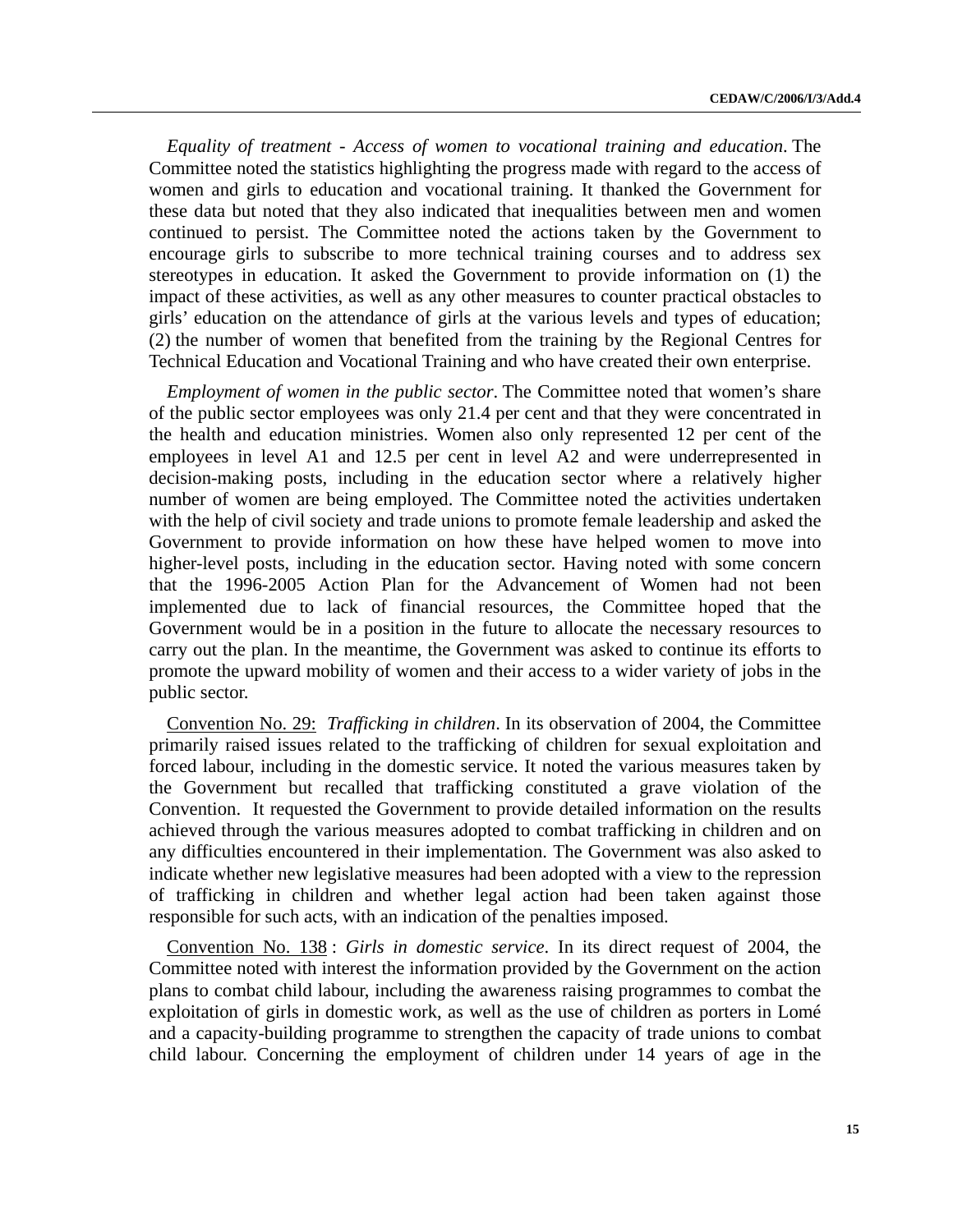informal sector as domestic workers or agricultural labourers and the lax practices of the labour inspectors responsible for reporting such cases, the Government indicated that a programme to reinforce the intervention capacities of labour inspectors had been designed within the framework of the ILO- IPEC project, and that it would soon be implemented.

Convention No. 182: *Trafficking of girls*. In its direct request of 2004, the Committee analysed the Government's first report on the Convention. It noted in particular that Togo had prepared a preliminary draft of a Bill to define the trafficking of children on 23 January 2003. This draft text was adopted by the Secretary-General of the Government and was to be submitted to the Council of Ministers of Justice, Labour and Social Affairs for signature before being examined by the Council of Ministers for approval. The Committee also noted that a draft Children's Code was forwarded to Parliament in 2002 and gave rise to the establishment, on 25 May 2002, of a National Commission for the Care and Social Integration of Child Victims of Trafficking.

Furthermore, the Committee noted, according to the information contained in the ILO/IPEC summary report of 2000 for the LUTRENA Programme against trafficking (page 13), that studies had shown that children from Togo are taken through Benin and Nigeria to Gabon. The Committee noted that, of 96 repatriated child victims of trafficking, 73 per cent were between 6 and 14 years of age, and 70 per cent were girls. It also noted that 76 per cent of the children questioned had dropped out of primary school, 46 per cent worked in trading and 31 per cent in the agricultural sector. However, the girls transported to Burkina Faso or Niger were all engaged as general help in small restaurants. The Committee noted that, in the context of this programme, the social partners were in the process of compiling figures on the trafficking of children and that a data bank would be established with a view to raising the awareness of the population and improving understanding of this problem. The Committee requested the Government to provide information on the impact of the LUTRENA Programme in removing children from trafficking and providing for their rehabilitation and social integration.

*Education of girls*. The Committee noted the information provided by the Government regarding girl's partial or total exemption from school fees and the programmes to increase the enrolment rate of girls. The Committee noted in this regard that, according to UNICEF, 39 per cent of girls who were of school age did not currently attend school or had dropped out of school.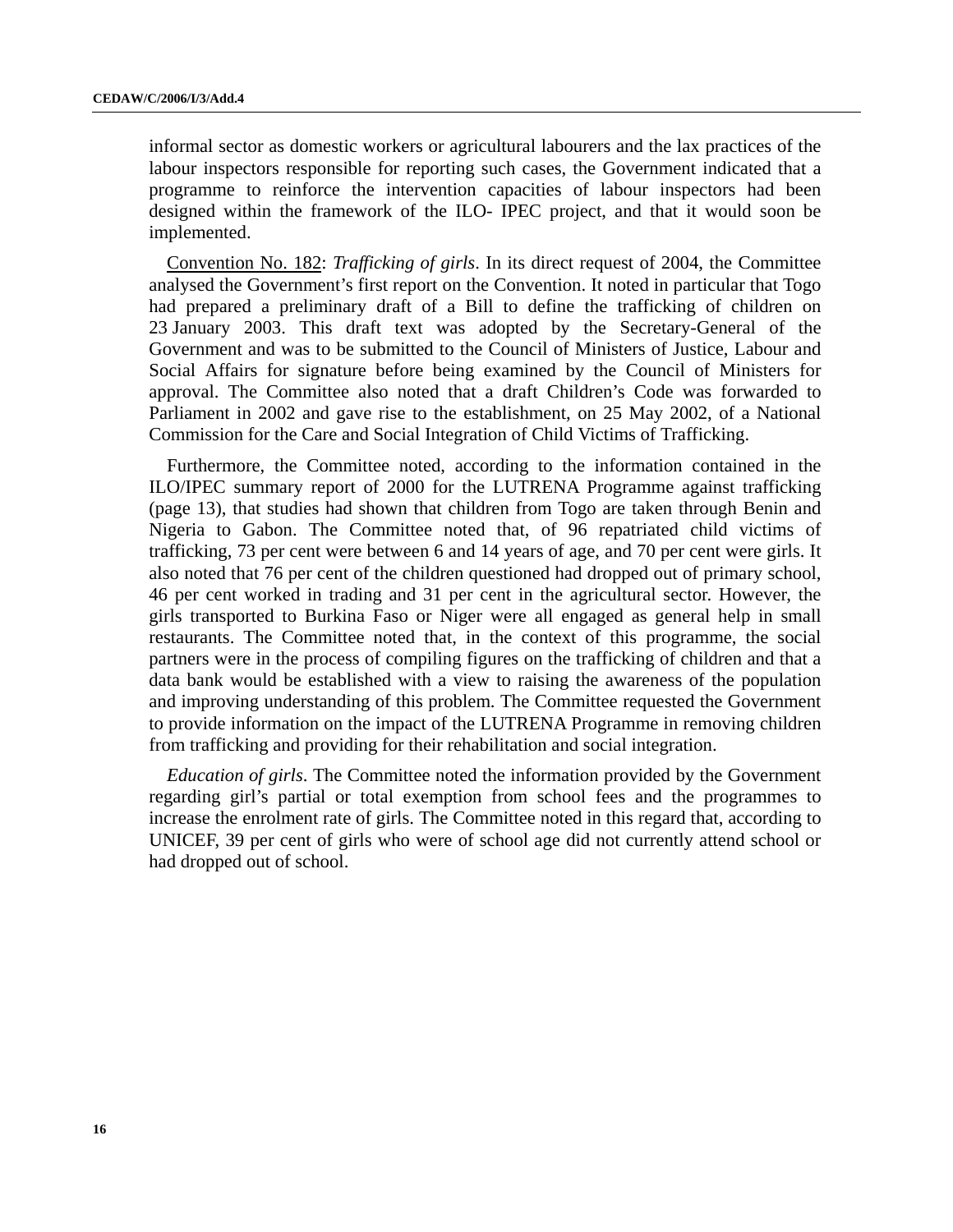## **THE FORMER YUGOSLAV REPUBLIC OF MACEDONIA**

#### **Positions with regard to ILO Conventions**

I. The Former Yugoslav Republic of Macedonia has ratified Conventions Nos. 100 and 111; as well as ratified Conventions Nos. 3, 29, 45, 87, 89, 98, 103, 105, 122, 138, 142, 156, 182.

II. There are almost no pending comments of the Committee of Experts due to the fact that few reports on the relevant Conventions, all but one ratified in 1991, have yet been received. The received reports have not given rise to any particular comments by the Committee.

#### **THAILAND**

#### **Positions with regard to ILO Conventions**

I. Thailand has ratified Convention No. 100, as well as Conventions Nos. 29, 105, 122, 138 and 182.

II. The pending comments of the ILO Committee of Experts relevant to the provisions of CEDAW relate to:

Convention No. 100: *Work of equal value*. In its direct request of 2002, the Committee noted that the Labour Protection Act, 1998, ensures equal wages in cases where the work is of the same nature and quality and equal quantity. The Committee recalled that, under the Convention, equal remuneration should be established with respect not only to the same or equal work, but for all work of equal value. It therefore encouraged the Government to consider amending section 53 so as to give full expression to the principle of the Convention. The Committee also noted that the Labour Protection Act restricts the protections of the Act solely to workers in the private sector. The Committee therefore asked the Government to indicate how the principle of equal remuneration for work of equal value was ensured with respect to public sector employees.

*Determination of wages*. The Committee noted that the Salaries and Positions Allowances Act, 1995, establishes a National Compensation Committee charged with formulating wage recommendations for various classes of public employees. In this capacity, the National Compensation Committee employs such wage-fixing criteria as the cost of living, private sector compensation and "differences in earnings among officials at different levels in the same or different services". The Committee asked the Government to indicate how the National Compensation Committee applied the principle of the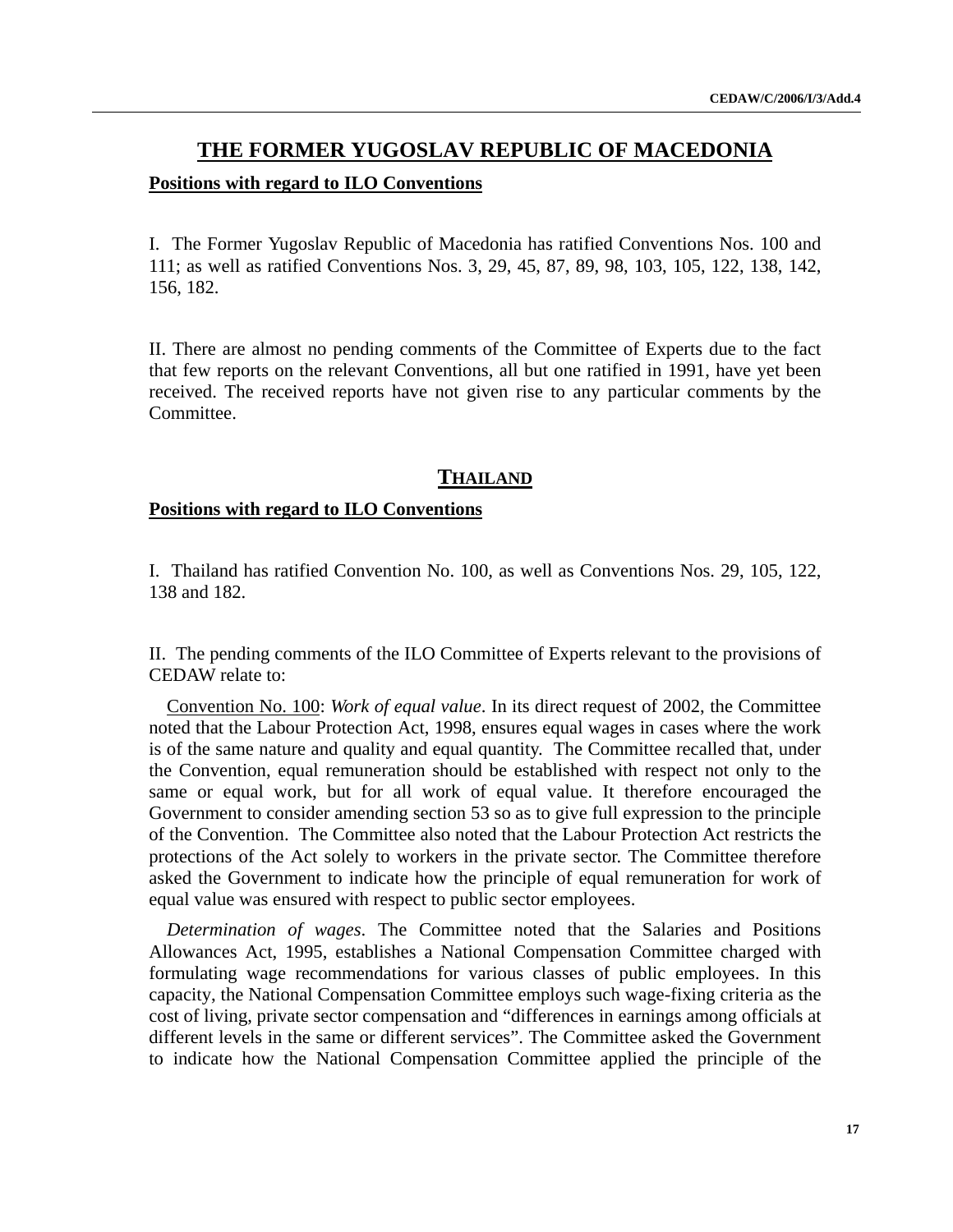Convention in formulating its wage recommendations, and to provide also statistical data, disaggregated by sex, respecting the number of women and men employed at each of the position levels outlined in the schedule annexed to the Salaries and Positions Allowances Act.

*Cooperation with employers' and workers' organizations*. The Committee further noted the National Congress of Thai Labour's (NCTL) indication that the application of the Convention was not clear due to a lack of information from the Government. Recalling the obligation of States to secure the cooperation of employers' and workers' organizations concerned for the purpose of giving effect to the principle of equal remuneration, the Committee asked the Government to indicate the methods of securing such cooperation, including measures to provide information to the concerned organizations on the application of the Convention.

*Enforcement*. Finally, the Committee noted from the NCTL's statement that enforcement of the relevant laws and regulations has been inadequate due to a lack of labour inspectors, and that violations of the minimum wage rules continue to exist, especially in the small enterprise sector. In this regard, the Committee asked the Government to provide information on the measures taken or planned to ensure that the Department of Labour Protection and Welfare effectively enforces the regulations respecting equal remuneration, and the provisions of the Convention.

Additional information on Convention No. 100: The Government has submitted a report in 2004, which will be examined by the Committee at its session of November-December 2005.

Convention No. 29: *Trafficking of women and girls*. In its observation of 2003, the Committee noted with interest the positive steps taken by the Government to adopt legislation and to put into place a coherent national policy framework for dealing with the problem of prostitution and trafficking of women and children.

In its earlier comments, the Committee had asked for information on the application of the Prevention and Suppression of Prostitution Act of 1996. In this regard, it noted with interest the information on the activities of welfare protection and vocational development centres set up under the Act, including statistical information. The Committee also noted a Memorandum of Understanding on Common Guidelines of Practices for Agencies Concerned with Cases where Women and Children are Victims of Human Trafficking B.E. 2542 (1999), according to which the Ministry of Social Development and Human Security was working in collaboration with other concerned agencies to assist trafficked women by providing them with temporary shelters before repatriating them to their home towns and by conducting recovery programmes which would enable them to reintegrate into society. Despite these initiatives, the Committee noted with serious concern that, at present, the trafficking in women and children was on the rise and that the gravity of the problem had very much increased since transnational organized criminal groups used Thailand as the place for gaining huge profit from trafficking in women and children. The Committee requested the Government to supply detailed information on the application of the above Memorandum in practice, as well as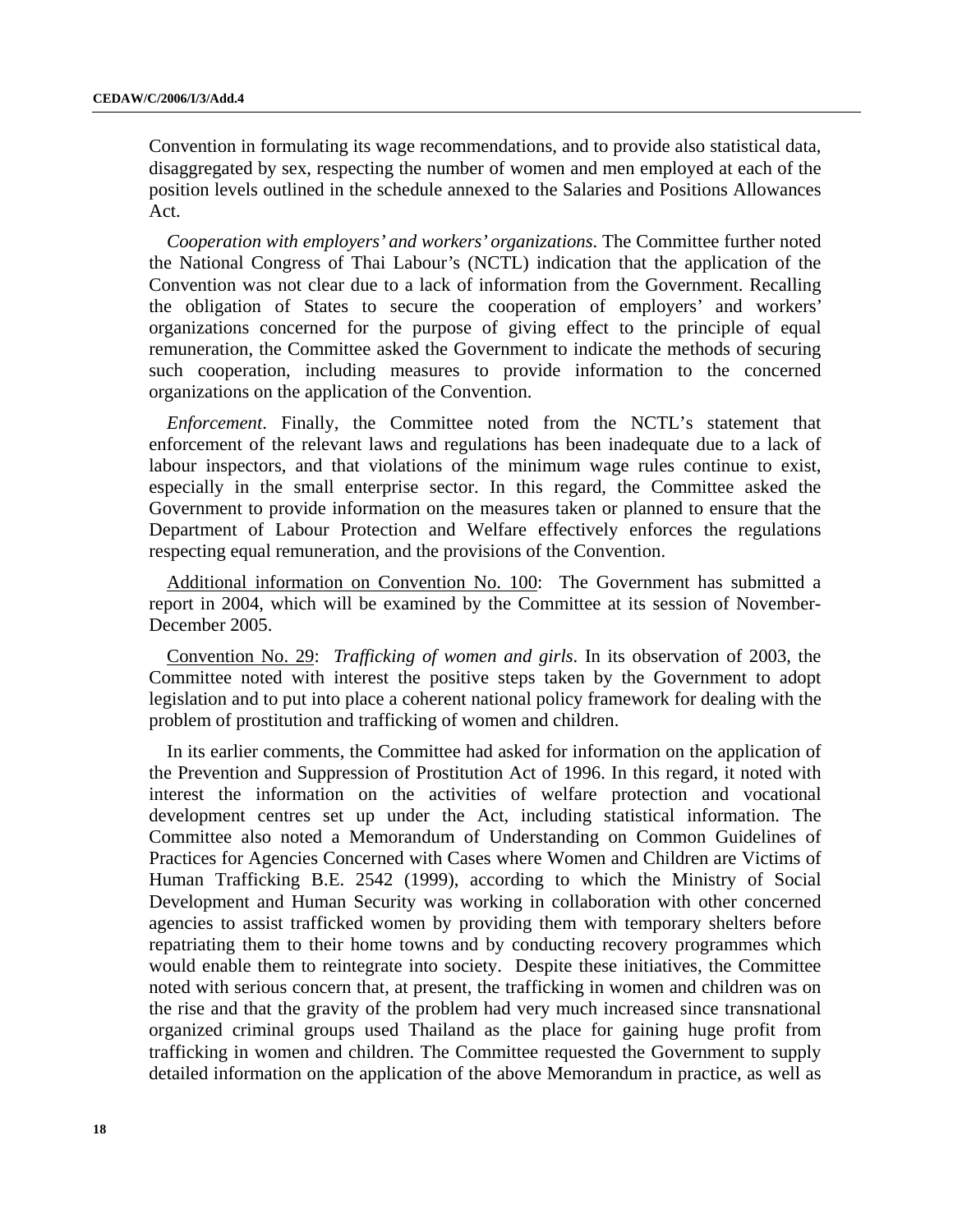information on the practical application of the Measures in Prevention and Suppression of Trafficking in Women and Children Act of 1997.

Further in its observation, the Committee noted with interest the detailed information provided by the Government concerning preventive programmes carried out by the Ministry of Education. It noted, in particular (1) the information on the progress in the implementation of the Se-Ma Life Development Project, initiated by the Ministry of Education to prevent high-risk girls from poor families in five northern provinces of Thailand from falling into the sex trade, which was able to help a large number of girls (59,895 during 1994-2001) by allocating funds for scholarships; (2) the Government's indications concerning other preventive programmes carried out in cooperation with the Ministry of Public Health (nursing study) and UNICEF (working while studying), as well as basic education programmes; and (3) the information on measures taken by the Ministry of Social Development to increase employment opportunities for young women to enable them to live an independent life and to avoid a threat of becoming a victim of trafficking. The Committee encouraged the Government to continue along this path and to take effective action to implement the above programmes and measures.

Convention No. 122: *Employment and vocational training of women*. In its direct request of 2002, the Committee noted with interest the study conducted by the Office with the support of the national authorities on the Gender Dimension of Skills Development in Vocational Training in Thailand that reviewed skills development programmes provided in seven provinces. Another study on gender equality and decent work in Thailand, prepared under a joint regional technical assistance project of the ILO and the Asian Development Bank, has shown that women in Thailand are disadvantaged in the labour market. While women and men had almost the same access to all levels of education except for vocational education, there was gender stereotyping at the tertiary level. Women's employment experience was further disadvantaged by occupational training that remains concentrated in traditional fields that limit opportunities for employment and promotion. The Committee asked the Government to provide information on the action taken to promote the employment and employability of women, rural residents and other disadvantaged groups.

Furthermore, the Committee noted with interest that the Government had held consultations with representatives of the rural sector by setting up village funds managed by representatives of the villagers. As regards the informal sector, the Homework Administration Division was taking care of home workers by running a shop which sold products of home workers. The Committee asked the Government to continue to develop consultations on employment policies with representatives of rural and informal workers, including, if appropriate, representatives of organizations operating in close cooperation with villagers and home workers.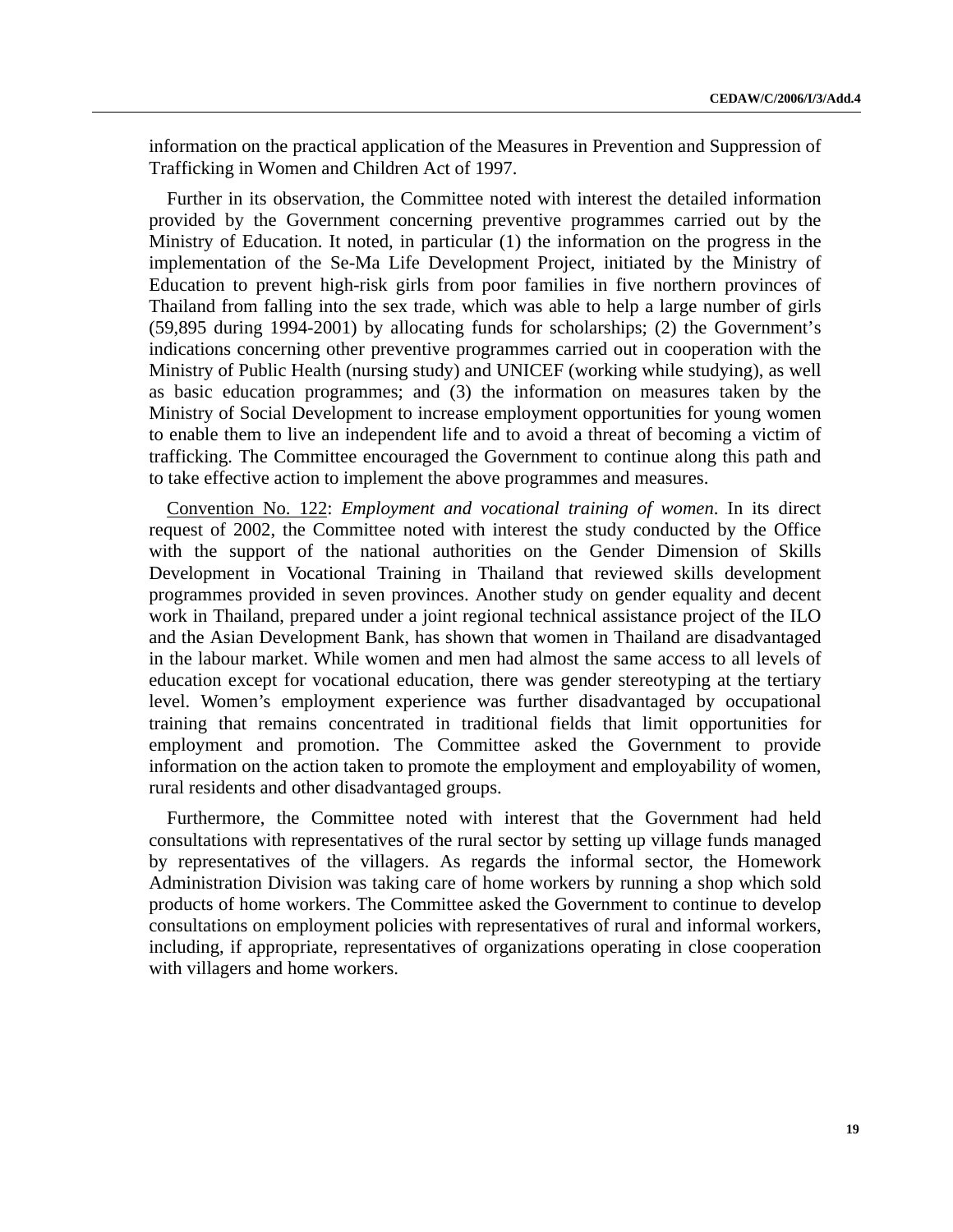# **VENEZUELA (Bolivarian Republic of)**

#### **Positions with regard to ILO Conventions**

I. Venezuela has ratified Convention No. 100 and 111; as well as Conventions Nos. 3, 29, 87, 98, 105, 122, 138 and 156.

II. The pending comments of the ILO Committee of Experts relevant to the provisions of CEDAW relate to:

Convention No. 100: *The wage gap and statistical data*. In a direct request of 2004, the Committee continued its discussion on the manner in which policies and reforms were facilitating the access of women to posts of greater responsibility and are contributing to narrowing the wage gap between men and women. While noting the statistical data provided by the Government, the Committee observed that these data did not refer to the various occupational categories of men and women workers. It reiterated its request to the Government to provide statistical information disaggregated by sex indicating the earnings received and the number of men and women employees in the various occupational categories in both the public and the private sectors, in accordance with its general observation of 1998.

*Objective appraisal of jobs*. The Committee recalled that the reference in *Article 3 of the Convention* to objective appraisal of jobs was different from the concept of the performance evaluation of the employee and pointed out that the objective evaluation of jobs involved the adoption of some technique to measure and compare objectively the relative value of the jobs performed. The Committee hoped that the Government would adopt measures to promote such evaluation and asked it to keep the Committee informed of the progress achieved.

Convention No. 111: *Sexual harassment*. In a direct request of 2004, the Committee noted with interest that section 19 of the Act on Violence against Women and the Family establishes sexual harassment as an offence punishable by imprisonment. Failure by any person, employer or authority of rank having knowledge of an occurrence of this kind to take remedial action or prevent any recurrence, is an offence punishable by a fine.

*Practical application – National policy on equality*. The Committee noted that, according to the most recent data available to the Office, women accounted for only 35.35 per cent of the labour force in 1998. The Committee once again requested the Government to provide information on the measures adopted to promote the direct access of women to employment, vocational guidance and specific occupations, with a view to achieving greater equality between men and women workers in employment and occupation. The Committee also requested the Government to provide information on the activities that were being undertaken by the National Institute for Women for the promotion of equality of opportunity and treatment in employment and occupation. The Committee also asked for information on any measures taken to guarantee the full exercise of the rights of women workers in the informal sector and to women providing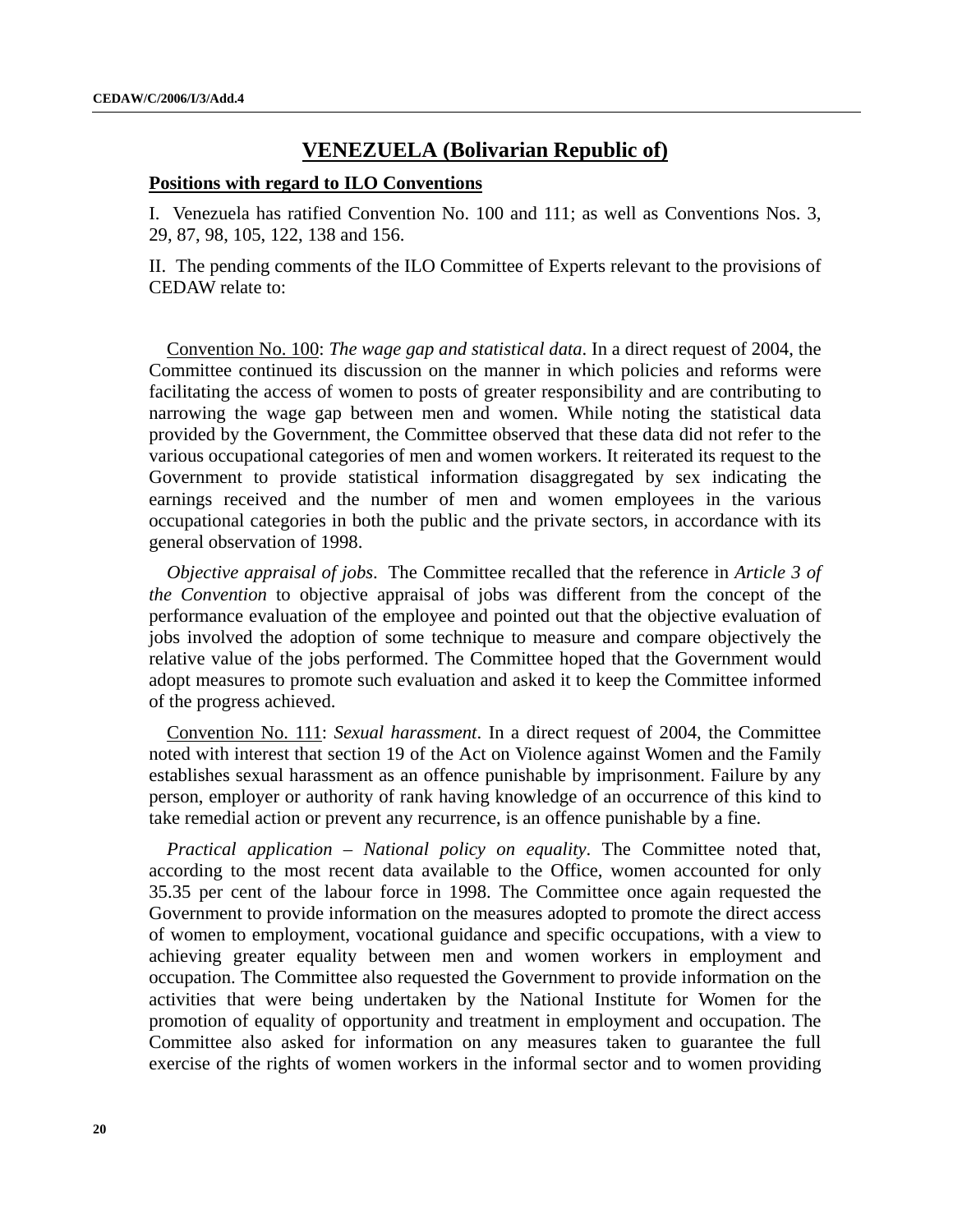personal services, as set out in section 54 of the Act on equal opportunities for women of 25 October 1999.

*Enforcement*. The Committee requested the Government to provide information on any complaints submitted to the National Attorney for the Defence of Women's Rights and the remedial action and conciliation measures that have been taken.

Convention No. 156: The latest comments by the Committee date back from 1999. The Government will be requested to submit a report on this Convention in 2006. In the meantime, the following developments and issues noted by the Committee in its direct request of 1999 need to be taken into account:

*Legislative provisions*. The Committee noted that section 123 of the Regulations implementing the Organic Labour Law states that "anyone wishing to obtain employment and who has family responsibilities must, all things being equal, be preferred by the employer under the terms of section 29 of the Organic Labour Law". The Committee noted with interest that the text of the section cited referred to workers with family responsibilities, in contrast to section 29 of the Organic Labour Law, which provides for preference to be given to heads of household, regardless of sex. The Committee wished to know whether the Government planned to amend section 29 of the Organic Labour Law, since its literal application could result in discrimination against working women with family responsibilities who are not heads of household. The Committee recalled that the purpose of the Convention was to ensure that the family responsibilities of workers, be they women or men, do not become grounds for discrimination or generate new forms of discrimination, for example, in regard to workers with family responsibilities who were not heads of household or to workers who did not have family responsibilities. The Government was asked to provide detailed information on the practical application of the two articles cited.

The Committee further asked the Government to supply information on measures adopted in respect of conditions of employment and social security in order to give effect to *Article 4 (b)* of the Convention. For example, the Committee wished to know to what extent measures had been adopted for the purpose of giving effect to section 23 (1) and (2) of the Workers with Family Responsibilities Recommendation, 1981 (No. 165), which covered leave of absence in the case of the illness of a dependent child, or of another member of the worker's immediate family who needs that worker's care or support.

*Child care facilities*. Observing that section 123 of the Regulation provides that employers referred to in section 391 of the Organic Labour Law shall ensure that those workers who receive monthly remuneration in cash which does not exceed the equivalent of five minimum salaries and who have children up to the age of 5, shall be provided with child-minding services during the working day, the Committee requested information on the practical application of this measure. This information could include the percentage of workers who can benefit from this service or the proportion of children cared for under the Regulation, and the difficulties encountered in covering the percentage who do not receive this service. Furthermore, the Committee requested information on the childcare